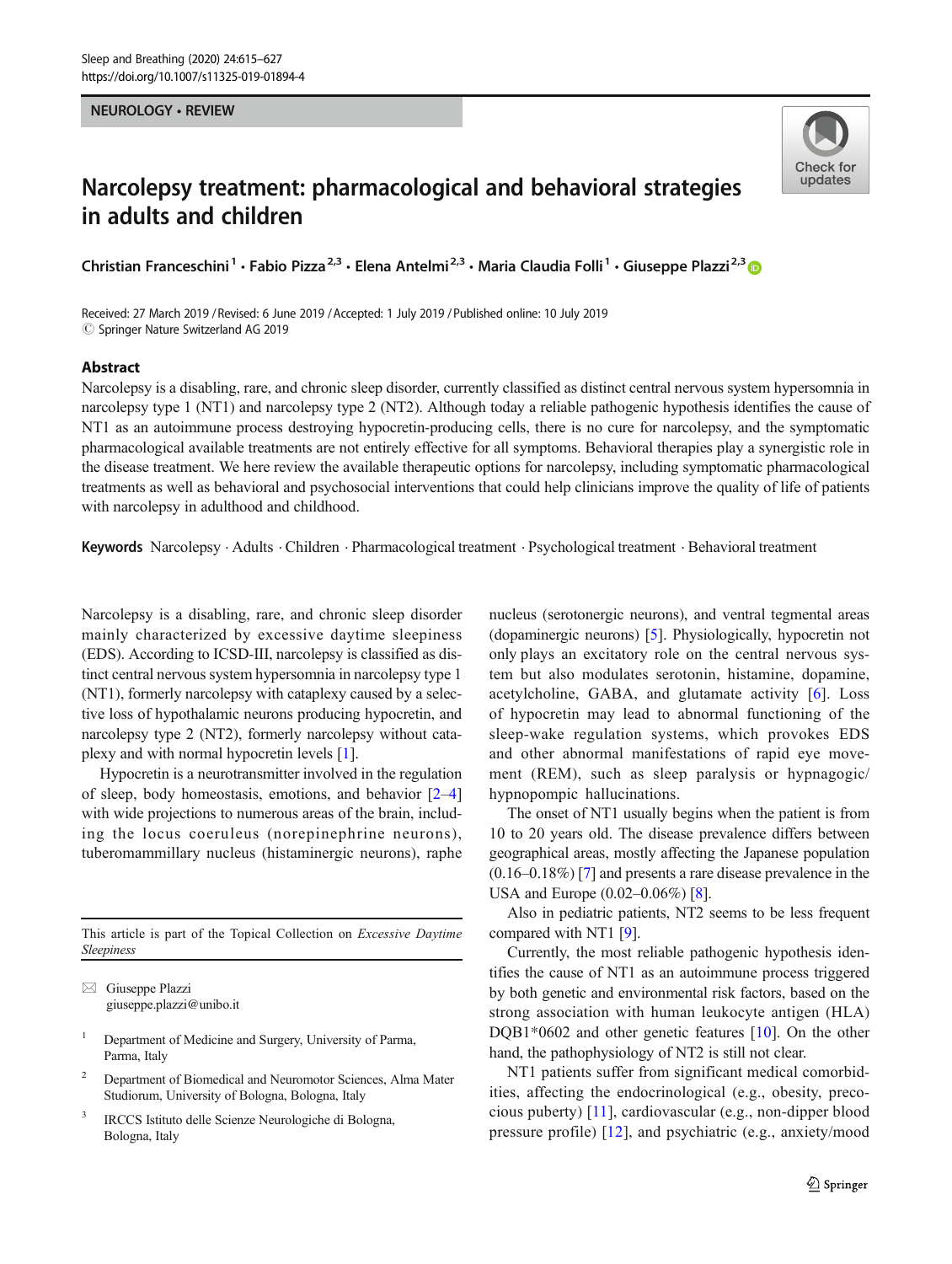disturbances, psychosis) [[13](#page-9-0), [14\]](#page-9-0) domains. A constellation of altered neuropsychological processes as well as other psychological aspects contributes to a detrimental impact on the patient's quality of life and achievements [[15](#page-9-0)]. Recent data on patient-oriented outcomes disclosed that non-sleep-related aspects (i.e., decreased sexual activity or memory complaints) [[16\]](#page-9-0) have a major impact on the disease perception and quality of life. Thus, new disease management strategies in a multifaceted and multidisciplinary approach are needed.

To date, there is no cure for narcolepsy, and the treatment methods that are currently available are not entirely effective for all symptoms. In this context, behavioral therapies play a synergistic role in the disease management. The main target of this review is to discuss symptomatic pharmacological treatments and behavioral and psychosocial interventions for EDS and cataplexy in adulthood and childhood and the core narcolepsy symptoms, in order to help clinicians in their clinical practice.

# **Methods**

The first author (CF) conducted a research for topical literature published until 31 January 2019 in the following scientific databases: PubMed, Web of Science, and PsycINFO. Several search terms were included but were not limited to "narcolepsy," "narcolepsy with and w/o cataplexy," "NT1," "NT2," and clinical management, treatment, pharmacotherapy, counseling, peer support, and cognitive behavioral therapy.

Inclusion criteria for this research were as follows: publications in English with an available full text and adult and childhood populations. Moreover, several guidelines have been used to better analyze the management of narcolepsy. The most relevant studies, according to the authors' opinion, were selected to give an overview avoid redundancy.

# Pharmacological treatment

Up to date, the pharmacological treatment of narcolepsy is usually necessary for the rest of the patient's life. Available well-founded treatments are solely symptomatic and primarily focused on core symptoms: EDS and cataplexy. A great number of largely used medications are not approved by the European Medicine Agency (EMA) or Food and Drug Administration (FDA), and the application of these drugs is limited to expert recommendations, in off-label use. In this article, we will try to synthesize the main treatments available to date for the daily clinical consultation of both adults and children afflicted with narcolepsy and the status of recommendation in the guidelines only for the adult patients.

# EDS pharmacological treatment in adults

# First-line treatments

### Modafinil

Modafinil selectively stimulates wake-generating sets in the hypothalamus [[17\]](#page-9-0) thanks to an increase of dopamine in the extracellular concentration, but the exact mechanism of action is still unknown [\[18\]](#page-9-0). Several pieces of evidence demonstrated that a dose of 200–400 mg/day of modafinil improved EDS, averagely increased sleep latencies on Maintenance of Wakefulness Test (MWT), and enhanced the subjective perception of improvement on Clinical Global Improvement of Change (CGI-C) [\[19](#page-9-0)–[23\]](#page-9-0).

Usually, the intake of modafinil starts with 100 mg (in the morning) to gradually move to a split dosing  $(100 +$ 100) in the morning (after breakfast) and at lunch time. After several weeks, it can be progressively increased up to  $200 + 200$  [[22,](#page-9-0) [23](#page-9-0)].

Compared with other stimulants, modafinil has less abuse potential and is generally well tolerated. Typical side effects are headache, nausea, tension /anxiety, and insomnia [\[24](#page-10-0)–[27\]](#page-10-0). It is important to remember that modafinil decreases the efficacy of oral contraceptives; thus, higher ethinylestradiol or alternative contraceptive methods are suggested [[28](#page-10-0)].

In adults, modafinil is approved by the FDA and EMA in treating both NT1 and NT2 patients [[29](#page-10-0)].

#### Armodafinil

The drug is an R-enantiomer of modafinil with a specific target, i.e., D2 receptor partial agonist. The clinical advice is to take a single dose of armodafinil in the morning, starting with 100 mg up to a maximum of 250 mg/day. Studies show how the subjective sleepiness (calculated by Epworth Sleepiness Scale) decreased from 16.9 to 12.6 after 12 months of therapy [[19](#page-9-0), [20](#page-9-0), [29](#page-10-0)].

In adults, armodafinil is approved by the FDA in treating both NT1 and NT2 patients [[30\]](#page-10-0).

# Pitolisant

Pitolisant is an H3 receptor antagonist/inverse agonist. Its main action is mediated at the presynaptic level through the activation of histaminergic neurons in the brain, which are involved in a large variety of functions, including wakefulness, attention, and memory [\[31](#page-10-0)]. Pitolisant has been shown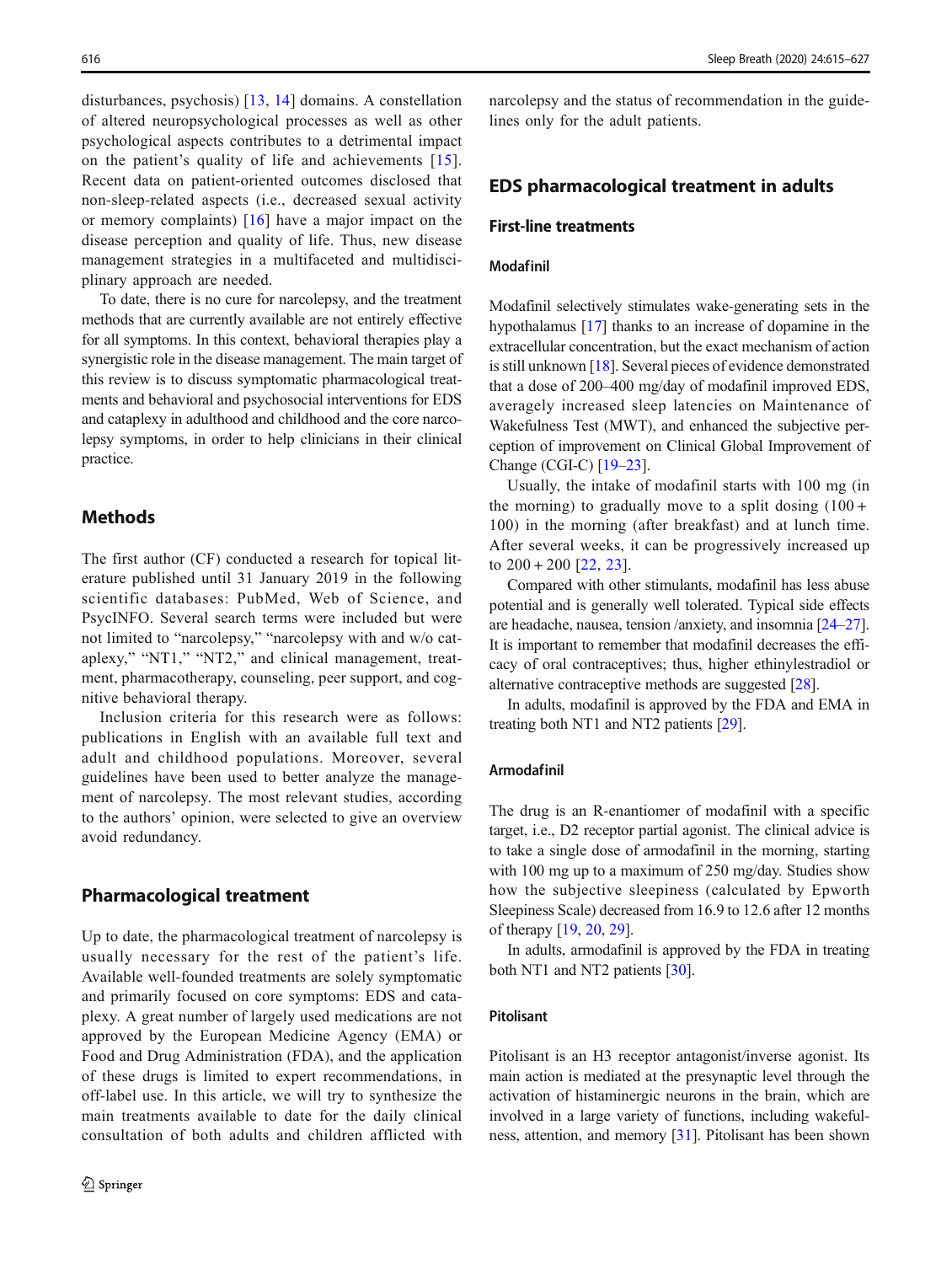to be as effective in treating daytime sleepiness [[32](#page-10-0), [33](#page-10-0)] as modafinil, and it is also efficacious in decreasing cataplexy.

Prescription guidelines suggest taking pitolisant in the morning with breakfast, in a single dose starting with 9 mg up to 36 mg/day in a few weeks. Experts seem to agree in identifying the dose of 36 mg/day as the most effective dose. Commonly, the desired effect is reached within a couple of weeks. To date, there still is no evidence of a clinical longterm efficacy. Pitolisant does not seem to have drug abuse potential and is well tolerated. Common side effects include headache, insomnia, and nausea. Headache and nausea are often noticed at the beginning of the treatment [\[32](#page-10-0), [33](#page-10-0)]. Due to the potential interaction with oral contraceptives, other contraceptive methods should be prescribed.

In adults, pitolisant is approved by the EMA both in NT1 and NT2 patients [\[34\]](#page-10-0).

### Sodium oxybate or gamma hydroxybutyrate

Sodium oxybate is a gamma-hydroxybutyric acid Bsubtype (GABAb) receptor agonist in the central nervous system, particularly diffused in the hypothalamus and basal ganglia. The exact mechanism of action of sodium oxybate is not clear yet, but it has been associated with an increase in slow-wave sleep, decrease in the number of awakenings, reduction of the REM sleep period, and important improvements of sleep efficiency [[35](#page-10-0), [36\]](#page-10-0).

Sodium oxybate improves cataplexy, EDS, and other narcolepsy symptoms, especially disturbed nocturnal sleep, where improvements can be seen first. The recovery from EDS is not as instantaneous as with stimulant drugs, but it is visible only after many weeks/months, also because the right therapeutic dosage must be identified for each specific patient [\[37\]](#page-10-0). Different studies indicate reduced EDS and an increased level of alertness [\[38,](#page-10-0) [39\]](#page-10-0). Another retrospective study [\[40\]](#page-10-0) demonstrated that the combination of modafinil + sodium oxybate produced a significant improvement in subjective somnolence (Epworth Sleepiness Scale (ESS)). The mean MWT sleep latency was compared with sodium oxybate + placebo in NT1 and NT2 patients. Nevertheless, clinical experience communicates a less strong alerting effect of sodium oxybate compared with modafinil [\[41](#page-10-0), [42](#page-10-0)].

To date, sodium oxybate can only be found in liquid form and is supposed to be taken twice per night. Therefore, the patient should be woken up during the night (a clock may be helpful) in order to take the second dose. The recommended starting dose is 4.5 g/night divided into two equal doses of 2.25 g, the first one administered right before sleeping and the second one 2.5–3 h later. Gradually, an additional 1.5 g/night per week should be added to the original starting dose. Improvements should become evident after 4–8 weeks of treatment (6–9 g/night).

The most common side effects include nausea, dizziness/ confusion, weight loss, enuresis, anxiety, and depressive symptoms [\[29](#page-10-0)]. For some patients, the medication may taste too salty. In this case, physicians recommend adding water flavors or reducing the suggested dose in order to avoid nausea. If nausea is severe, a 5-HT3 antagonist, such as ondansetron, may be advised [\[19](#page-9-0), [20\]](#page-9-0).

In adults, sodium oxybate is approved by the FDA both in NT1 and NT2 patients for the treatment of cataplexy and of EDS [\[43](#page-10-0)]. EMA approved sodium oxybate only for NT1.

# Second-line treatments

#### Methylphenidate

Methylphenidate increases dopamine and norepinephrine transmission. It is mostly used when other kinds of medications reveal to be ineffective. Only a few studies [[44](#page-10-0)–[46](#page-10-0)] demonstrated significant differences in the ability of staying awake and active in narcoleptic patients compared with control subjects. Remarkable is the effect on sleepiness, evident within few days even at the lowest dosage (10 mg); however, a higher dose up to 60 can be used to reach a clinically meaningful response [[19,](#page-9-0) [20](#page-9-0)].

Typical side effects of methylphenidate are tachycardia, hypertension, sweating, palpitations, irritability, hyperactivity, mood swings, weight loss, anorexia, and insomnia [[29](#page-10-0)].

The prescription suggests a starting dose of methylphenidate of 10–20 mg in the morning with breakfast and additional 10–20 mg at lunch. Maximum recommended dosage is 60 mg, usually spread in 2–4 portions over the day [[47](#page-10-0)]

In adults, methylphenidate is approved for the treatment of EDS by the EMA (but not registered in all EU countries) and FDA both in NT1 and NT2 patients [\[29\]](#page-10-0).

# Third-line treatments

#### Amphetamines and other therapeutic options

Among commonly used drugs, amphetamines are surely one of the cheapest [\[19](#page-9-0), [20](#page-9-0)]. Nevertheless, it is well known that these drugs bring along many risks, including high abuse potential, which can lead to cardiovascular adverse effects (selegiline [[48\]](#page-10-0); reboxetine [\[49\]](#page-10-0); ephedrine, pemoline, *L*-carnitine [\[50\]](#page-10-0)).

In some European countries [\[19](#page-9-0)], dextroamphetamine another kind of amphetamine—is approved for treating EDS, with an indicated starting dose of 5 mg to a maximum of 60 mg per day [\[51](#page-10-0)].

In France, mazindol was available for the treatment of EDS in narcolepsy until 2016, with a therapeutic dosage that varied from 1 to 4 mg per day. Hepatotoxicity has been described for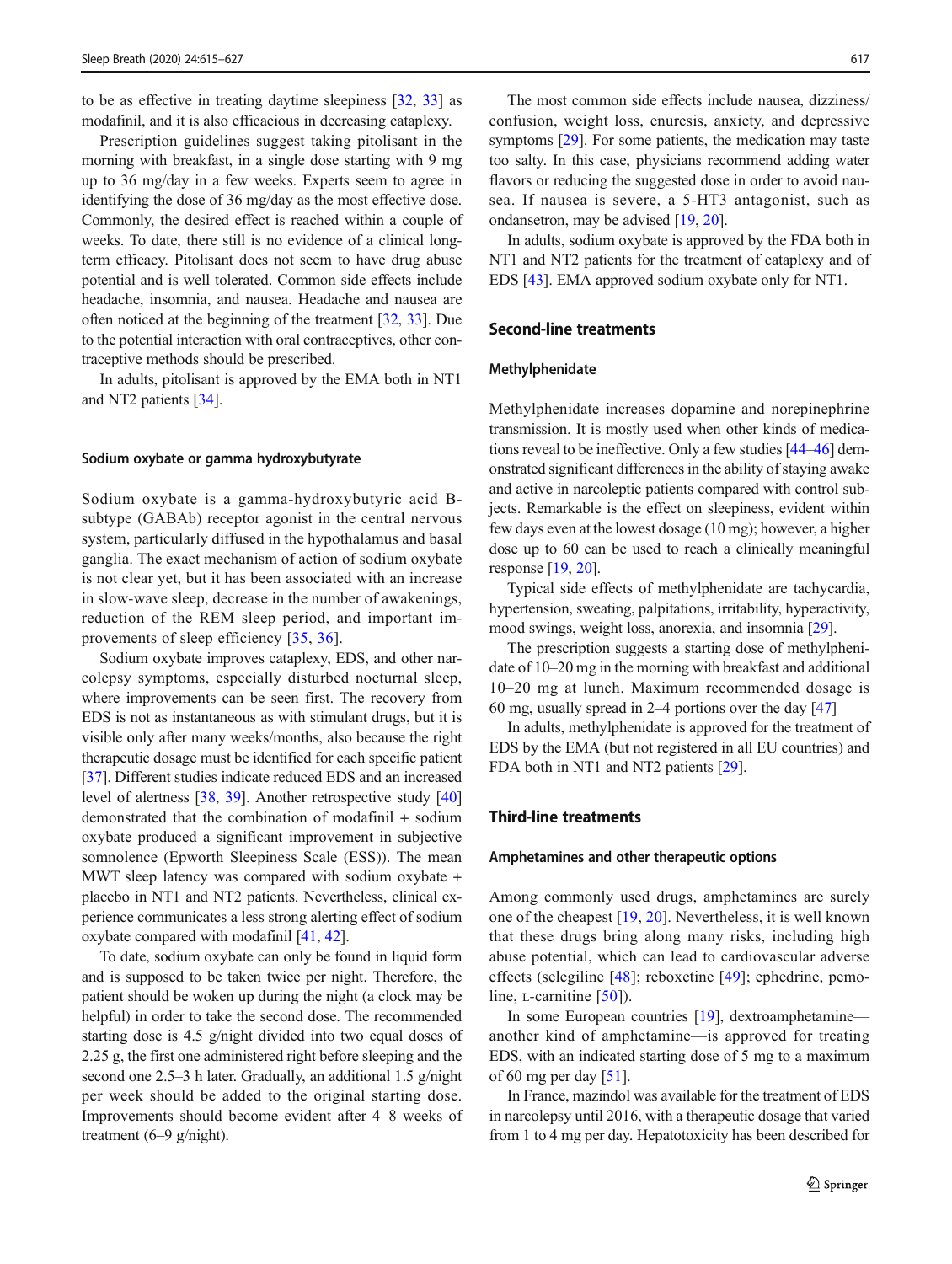this drug [\[52](#page-10-0), [53\]](#page-10-0), and new results on the risk-benefit ratio are needed in narcolepsy.

Finally, the FDA recently approved two different admixtures: the first one combines amphetamine and dextroamphetamine (Adderall™), while the other one has amphetamine sulfate as main active ingredient (Evekeo™) [\[29\]](#page-10-0).

### Solriamfetol

Solriamfetol (75 up to 150 mg/day) is a new drug that has appeared on the market in 2019. It is a selective inhibitor of the reuptake of dopamine and norepinephrine, a dual action that makes it different from other wake-promoting agents. Moreover, it does not promote the release of monoamines as amphetamine stimulants do. In phase 3 controlled clinical trials in adult patients afflicted with narcolepsy, solriamfetol reduced patient-reported EDS as measured on the ESS and improved wakefulness as measured by the objective MWT [[54\]](#page-10-0).

Typical side effects of solriamfetol are headache, nausea, decreased appetite, nasopharyngitis, dry mouth, and anxiety. In adults, solriamfetol is approved for the treatment of EDS by the FDA  $[55]$  $[55]$ .

In Table 1, an overview of pharmacological treatments for EDS in NT1 and NT2 patients is shown.

# Cataplexy pharmacological treatment in adults

# First-line treatments

Table 1 Therapy

NT1 and NT2

recommendation for EDS in adult

#### Sodium oxybate or gamma hydroxybutyrate

Several discoveries showed a noteworthy subjective reduction of the number of cataplectic attacks and cataplexy intensity with sodium oxybate administration in NT1 patients [\[19,](#page-9-0) [20\]](#page-9-0).

This effect can mostly be seen after weeks to months of therapy with a dose-dependent effect, as confirmed in several studies [[56](#page-10-0)–[61](#page-11-0)] and in the longest follow-up study (18 months)  $[62]$  $[62]$ . A sudden withdrawal of sodium oxybate does not lead to status cataplecticus.

#### Venlafaxine

Venlafaxine is a selective norepinephrine reuptake inhibitor and is usually prescribed in NT1 patients only by clinical recommendation [\[19,](#page-9-0) [20\]](#page-9-0). Usually, the anticataplectic effect reaches its peak in a few days, is well tolerated, and has some typical side effects: increased blood pressure, headache, dry mouth, nausea, and dizziness.

The prescription suggests a starting dose of 37.5 mg up to a maximum dosage of 225 mg, taken in the morning [\[63](#page-11-0)]. Typically, withdrawal may produce a rebound effect up to a "cataplectic status" [[64](#page-11-0)], i.e., subcontinuous invalidating cataplexy episodes.

Despite the wide use, venlafaxine is not approved in treating narcolepsy.

### Pitolisant

In a recent study  $[65]$  $[65]$ , the efficacy of pitolisant in daily cataplexy attacks has been documented and confirmed by the reduction of attacks' frequency compared with placebo in NT1 patients. In addition, the anticataplectic effects were recently confirmed in a well-designed randomized, double-blind, placebo-controlled trial conducted on 105 patients suffering from narcolepsy with cataplexy, where a reduction in the average frequency of cataplexy was shown  $[66]$ .

Pitolisant has been approved by the EMA in NT1 for the treatment of cataplexy [[67](#page-11-0)].

| EDS in adults | Treatment           | Daily dosage                     | <b>FDA</b>      |                 | <b>EMA</b>      |                 |
|---------------|---------------------|----------------------------------|-----------------|-----------------|-----------------|-----------------|
|               |                     |                                  | NT <sub>1</sub> | NT <sub>2</sub> | NT <sub>1</sub> | NT <sub>2</sub> |
| First line    | Modafinil           | 100–400 up to 600 mg             | X               | X               | X               | X               |
|               | Armodafinil         | 100 up to $250$ mg               | X               | X               |                 |                 |
|               | Pitolisant          | 9up to $36 \text{ mg}$           |                 |                 | X               | X               |
|               | Sodium oxybate      | 4.5–9 g (split dose at night)    | X               | X               | X               |                 |
| Second line   | Methylphenidate     | 10–40 up to 60 mg                | X               | X               | $X^a$           |                 |
| Third line    | Dextroamphetamine   | $5 \text{ up to } 60 \text{ mg}$ |                 |                 |                 | $X^b$           |
|               | AdderallTM          |                                  |                 |                 |                 | X               |
|               | Evekeo <sup>™</sup> |                                  |                 |                 |                 | X               |
|               | Solriamfetol        | $75$ up to $150$ mg              |                 |                 |                 | Χ               |

<sup>a</sup> In not all European countries; <sup>b</sup> only in Germany and Switzerland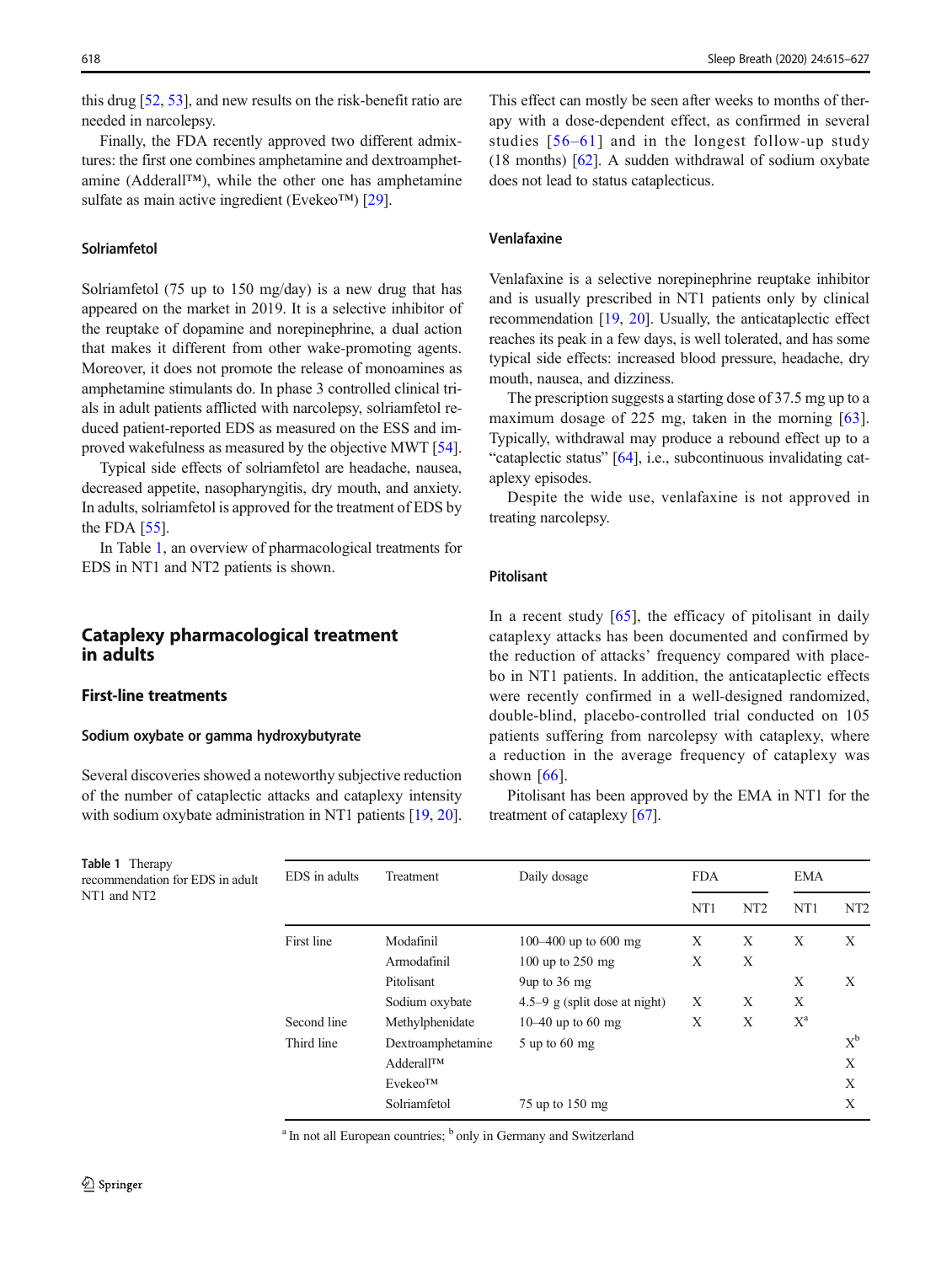Table 2 Therapy recommendation for cataplexy in adult NT1

| Cataplexy in adults | Treatment      | Daily dosage                  | <b>FDA</b><br>NT <sub>1</sub> | EMA<br>NT <sub>1</sub> |
|---------------------|----------------|-------------------------------|-------------------------------|------------------------|
| First line          | Sodium oxybate | 4.5–9 g (split dose at night) | X                             | X                      |
|                     | Venlafaxine    | 37.5 up to 225 mg             |                               |                        |
|                     | Pitolisant     | 9 up to $36 \text{ mg}$       |                               | X                      |
| Second line         | Fluoxetine     | 10–20 up to 60 mg             |                               |                        |
|                     | Citalopram     | 10–20 up to 40 mg             |                               |                        |
|                     | Clomipramine   | 10–25 up to 75 mg             |                               | a                      |

<sup>a</sup> Only in Germany

# Second-line treatments

# Other antidepressants: fluoxetine, citalopram, and clomipramine

The main selective serotonin reuptake inhibitors (SSRIs) used in NT1 are fluoxetine (10–20 up to 60 mg/day) and citalopram  $(10-20 \text{ up to } 40 \text{ mg/day})$  [[19](#page-9-0), [20\]](#page-9-0). However, side effects and tolerance should not be underestimated, as they may represent a disadvantage in clinical practice [\[47,](#page-10-0) [68](#page-11-0)–[69](#page-11-0)]. Main side effects are excitation, gastrointestinal problems, insomnia, and sexual difficulties. Sudden discontinuation can lead to status cataplecticus [\[70](#page-11-0)]; thus, extremely careful clinical care should be taken of patients, especially if elderly.

Since the 1960s, clomipramine (10–25 up to 75 mg/ day) has been the main tricyclic antidepressant used to treat cataplexy with a convincing reduction of attacks [\[19,](#page-9-0) [20,](#page-9-0) [71](#page-11-0)–[73](#page-11-0)]. Reported side effects are dry mouth, sweating, constipation, diarrhea, tachycardia, weight gain, hypotension, difficulty in urinating, and impotence.

Fluoxetine, citalopram, and clomipramine are not accepted as a treatment for narcolepsy with the exception of clomipramine in Germany [\[29](#page-10-0)].

In Table 2, we summarize pharmacological indications for cataplexy in patients with NT1.

# EDS pharmacological treatment in childhood

Today, sodium oxybate is the only approved drug by the FDA for EDS treatment in children and adolescents. Nevertheless, in clinical practice, no other medications are available or EMA approved. The selection of medications in the pediatric population works only on an empiric, off-label basis.

In Table 3, we summarize pharmacological indications for EDS and cataplexy in children with NT1 and NT2.

#### Modafinil and armodafinil

The use of both drugs is not approved by the FDA below the age of 16, but off-label use is common in the pediatric

| <b>Table 3</b> Therapy<br>recommendation for EDS and<br>cataplexy in narcoleptic children | Children   | Treatment           | Daily dosage                  | <b>FDA</b>      |                 | EMA             |                 |
|-------------------------------------------------------------------------------------------|------------|---------------------|-------------------------------|-----------------|-----------------|-----------------|-----------------|
|                                                                                           |            |                     |                               | NT <sub>1</sub> | NT <sub>2</sub> | NT <sub>1</sub> | NT <sub>2</sub> |
|                                                                                           | <b>EDS</b> | Modafinil*          | $50$ up to $400$ mg           |                 |                 |                 |                 |
|                                                                                           |            | Armodafinil*        | $50$ up to $400$ mg           |                 |                 |                 |                 |
|                                                                                           |            | Pitolisant*         | 4.5 up to $36 \text{ mg}$     |                 |                 |                 |                 |
|                                                                                           |            | Sodium oxybate      | $2-8$ g (split dose at night) | X               |                 |                 |                 |
|                                                                                           |            | Methylphenidate*    | 10 up to 40 mg                |                 |                 |                 |                 |
|                                                                                           |            | Dextroamphetamine * | 2.5 up to 20 mg (twice a day) |                 |                 |                 |                 |
|                                                                                           | Cataplexy  | Sodium oxybate      | $2-8$ g (split dose at night) | X               |                 |                 |                 |
|                                                                                           |            | Imipramine*         | $10 - 100$ mg                 |                 |                 |                 |                 |
|                                                                                           |            | Clomipramine*       | $10 - 150$ mg                 |                 |                 |                 |                 |
|                                                                                           |            | Protriptyline*      | $2.5 - 5$ mg                  |                 |                 |                 |                 |
|                                                                                           |            | Fluoxetine*         | $10 - 30$ mg                  |                 |                 |                 |                 |
|                                                                                           |            | Venlafaxine*        | $3.75 - 75$ mg                |                 |                 |                 |                 |

\* off label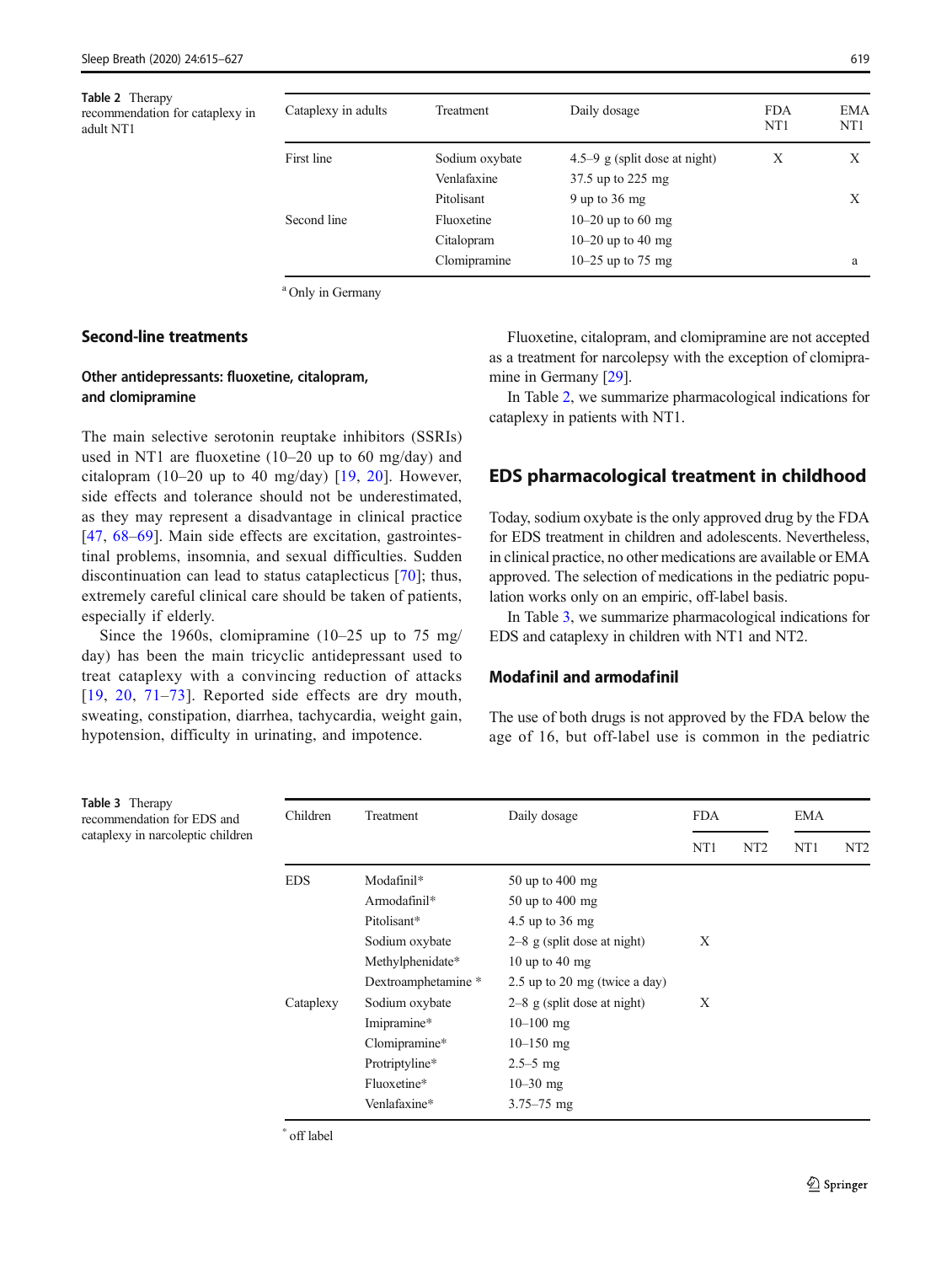population under medical care [[19,](#page-9-0) [20\]](#page-9-0). In children, physicians recommend 50–400 mg/day in two doses per day to support children in school performance (morning intake), after-school activities, and homework (early afternoon intake). There is no rebound in hypersomnolence when modafinil/ armodafinil administration needs to be stopped suddenly. Common side effects of modafinil/armodafinil include headache, nausea, vomiting, and red or purple skin rash that gradually spreads (Stevens-Johnson syndrome), which has been reported only in one case [[74](#page-11-0)]. Stevens-Johnson syndrome is a delayed hypersensitivity reaction that develops from few days to weeks after beginning the therapy.

The only piece of evidence is a level 4 study by Ivanenko and colleagues [[75](#page-11-0)]. Modafinil therapy in children and adolescents contributes to a subjective improvement of EDS. Furthermore, the study showed objective improvement in the average sleep latency on the MSLT from a baseline of  $6.6 \pm 3.7$  min to  $10.2 \pm 4.8$  min.

# Pitolisant

Up to now, the efficacy and safety of pitolisant in reducing residual EDS in children and adolescents have been the subject of an ongoing phase 2 study with primary completion estimated in December 2019.

Pitolisant showed fewer side effects in adolescents during the first week of treatment compared with modafinil: insomnia, headache, leg pain, hot flushes, and hallucinations. Moreover, it seems to be better tolerated [\[11](#page-9-0), [32](#page-10-0), [75](#page-11-0), [76](#page-11-0)].

#### Sodium oxybate or gamma hydroxybutyrate

Sodium oxybate is a medication for NT1 children that has proved to be effective not only in cataplexy and EDS symptoms but also in monotherapy or in association with other stimulant drugs for narcolepsy [\[77](#page-11-0)].

To receive access to the medication, prescription of sodium oxybate requires registration and training, and distribution to the patient is all made through a central pharmacy. The reason behind this compulsory procedure is that the drug has been associated with misuse/abuse in some clinical cases. Therefore, experts also recommend clinicians and physicians to educate their patient before starting any treatment. Sometimes it may be helpful to involve nursing staff as well. On the other hand, the family is also asked to make sure to be at home when the drug is delivered and that the shipment is securely locked down. Up to now, as stated above, the drug has been purchasable only in liquid form, which can lead to some problems as its taste may be too salty for children. Suggested doses vary from 2 to 8 g per night. The amount must be divided into two doses also in children: the first one should be administered right before the patient goes to bed, whereas the second one 2.5–3 h after the first one.

Although a reduction of symptoms has been demonstrated (EDS and cataplexy) in 88% of NT1 children [\[78,](#page-11-0) [79\]](#page-11-0), sodium oxybate treatment maintains a high risk ratio: sleep walking, sleep enuresis, exacerbation of sleep apnea, tremor, constipation, exacerbation of pre-existing depressive tendencies, weight loss, nausea, irritability, and episodes of sleep drunkenness. Treatment cessation generally does not have rebound effects [\[77](#page-11-0)].

The FDA recently approved sodium oxybate for treating both cataplexy and EDS in narcolepsy children (FDA) [\[80\]](#page-11-0).

#### Amphetamine and methylphenidate

These drugs are considered stimulants but they are also used to treat attention-deficit/hyperactivity disorder in children and adults [[81\]](#page-11-0). The mechanism of action of both amphetamine (dextroamphetamine) and methylphenidate involves enhanced release of dopamine and to a lesser extent norepinephrine from the presynaptic terminals and the inhibition of their reuptake [\[19,](#page-9-0) [20](#page-9-0)]. Recommended dosages are 2.5 to 20 mg twice a day for dextroamphetamine and 10 to 40 mg divided into two doses for methylphenidate. In adults, there are three phase 2 studies and four level 5 studies that support the effectiveness of traditional stimulants in treating EDS [[20\]](#page-9-0). The possible side effects of stimulants include tics, anorexia, headache, nervousness, insomnia, and weight loss [\[82](#page-11-0)], and stimulants are recommended to be avoided in children with a diagnosed heart disease [\[83](#page-11-0), [84](#page-11-0)]. Stimulants have not been FDA approved for their use in children below the age of six.

# Cataplexy pharmacological treatment in childhood

Today, sodium oxybate is the only FDA-approved drug for cataplexy treatment in children and adolescents. Nevertheless, in clinical practice, there are no other medications available or EMA approved. The selection of medications in the pediatric population works only on an empiric, offlabel basis.

# Tricyclic agents

The commonly used agents that provide a modest effect in controlling cataplexy are imipramine (10–100 mg/day), clomipramine (10–150 mg/day), and protriptyline (2.5–5 mg/ day). Side effects include dryness of mouth, blurring, drowsiness, orthostatic hypotension, and weight gain [\[19](#page-9-0), [20](#page-9-0), [85\]](#page-11-0).

#### Selective serotonin reuptake inhibitors

The common agent is fluoxetine (10–30 mg/day) [[19,](#page-9-0) [20\]](#page-9-0), typically used when the patient shows an anxiety and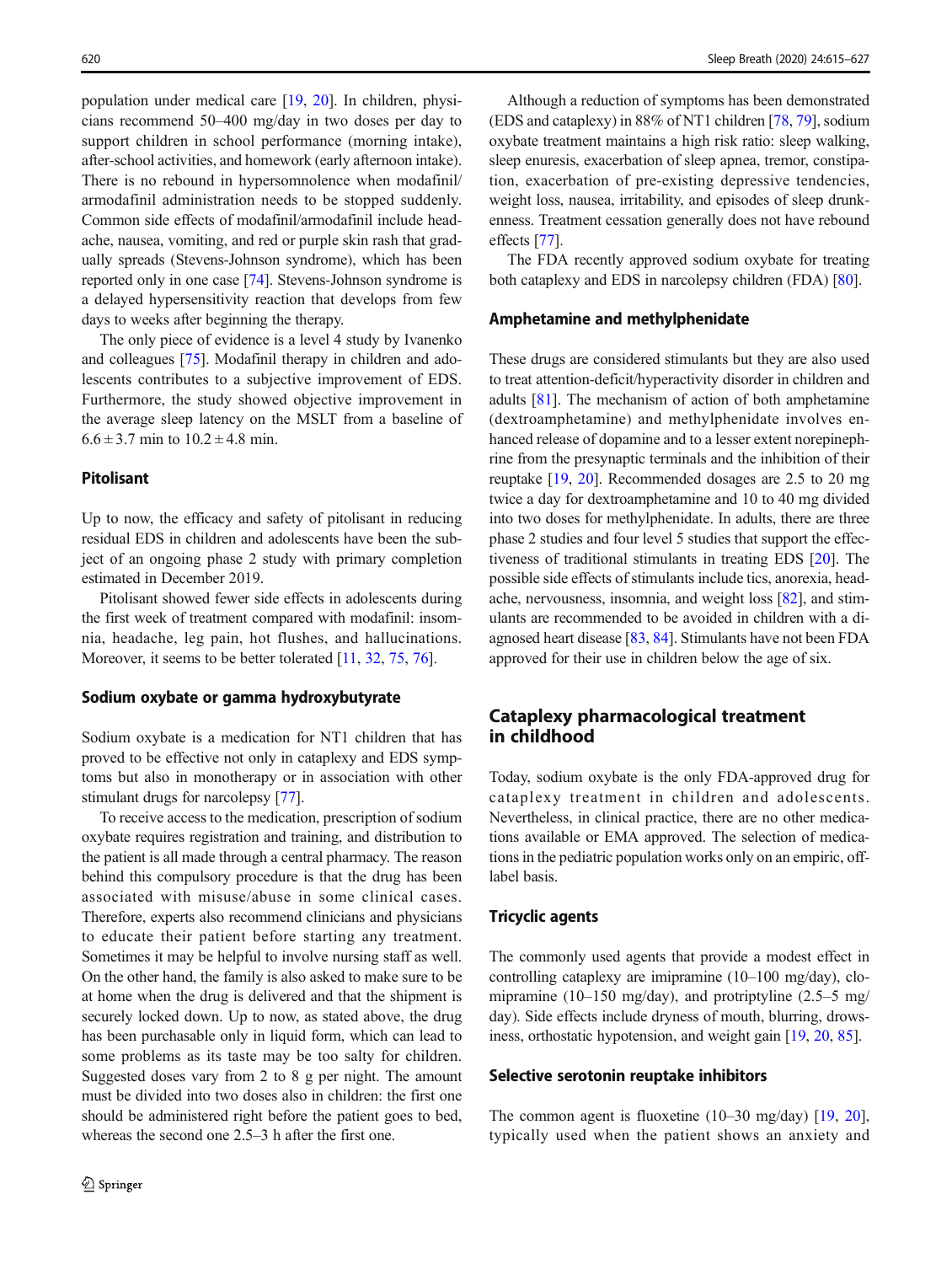depression component in their life. Common side effects are nervousness, insomnia, and tremor. Abrupt interruption or irregular intake of tricyclics and selective serotonin reuptake inhibitors (SSRI) may trigger a particular condition in the patient called "status cataplecticus" [[86\]](#page-11-0).

#### Selective norepinephrine reuptake inhibitors

The common agent is venlafaxine (3.75–75 mg once a day) [\[19,](#page-9-0) [20](#page-9-0)]. The use in adolescents and children must be extremely controlled, considering that an increased risk of suicide is documented in adolescents; moreover, adverse interactions with monoamine oxidase inhibitors are described, causing dizziness, headache, and insomnia [[87](#page-11-0)].

Only few observational studies [[88](#page-11-0), [89](#page-11-0)] described the successful treatment of cataplexy in children (from 3 to 12 years old), with good response to the therapy without significant adverse events for a long time (2 years of follow-up).

### Sodium oxybate or gamma hydroxybutyrate

For additional information, please see the previous paragraph "EDS pharmacological treatment in childhood".

#### Immunotherapy

Several pieces of evidence support an autoimmune mechanism underlying the onset of NT1, offering a rationale for the use of immunomodulation therapy with intravenous immunoglobulin G (IVIG) close to disease onset. Only a few investigators [\[39](#page-10-0), [90](#page-11-0)–[92\]](#page-11-0) have tried IVIG in early-onset narcoleptic patients to understand its therapeutic efficacy, but the results are controversial due to the small sample size, openlabel design, and self-report observations. The results suggest a potential improvement in frequency and severity of cataplexy and ameliorated daytime sleepiness, data further confirmed by new evidence [[93](#page-12-0)]. Given the possibility of spontaneous improvement of cataplexy [[94\]](#page-12-0), more controlled studies

are indicated. We do not know about other immunosuppressant therapies used in narcolepsy patients (i.e., T cell immunity).

# Non-pharmacological treatment

Serious and important psychosocial costs linked to narcolepsy have been described [\[15](#page-9-0)]: indeed, narcolepsy is associated with an increased risk of work- and traffic-related accidents [\[95](#page-12-0)], sexual dysfunctions [[96](#page-12-0)], neuropsychological alterations [\[95](#page-12-0), [97,](#page-12-0) [98\]](#page-12-0), and an overall significant reduction in the life quality [\[99](#page-12-0)–[101\]](#page-12-0). Clinical guidelines of several countries (UK and European Association of Neurology for Europe and American Academy of Sleep Medicine for North America consensus) [[19](#page-9-0), [20,](#page-9-0) [102\]](#page-12-0) encourage the application of cognitive and behavioral actions, how to schedule naps, as complementary therapies to reduce the negative effects that follow the disease and gain a better adherence to drug therapy. In particular, guidelines proposed by UK consensus [[102\]](#page-12-0) present a symptomatological approach to manage narcoleptic symptoms: increase the patient's knowledge of the disease, scheduled naps, nocturnal sleep duration, support in planning work, and psychosocial support. On the contrary, guidelines proposed by the American Academy of Sleep Medicine [[20](#page-9-0)] do not describe any behavioral measure, although the need to improve the quality of life of patients with narcolepsy is identified.

Thus, in these paragraphs, we summarize the main proposed psychological techniques, all aiming at helping the patient in managing their symptoms. In Table 4, an overview of non-pharmacological treatment in narcoleptic patients is shown.

# Behavioral treatment for EDS

Several studies showed that the best way to improve daytime sleepiness is to schedule daytime naps [[19](#page-9-0), [20](#page-9-0)]. Naps ranging

Table 4 Overview of nonpharmacological treatment in narcolepsy

| Non-pharmacological treatment                                                        | Target                                                                                                                                    |  |  |  |
|--------------------------------------------------------------------------------------|-------------------------------------------------------------------------------------------------------------------------------------------|--|--|--|
| Behavioral treatment for EDS (scheduled<br>daytime nap; sessions of sleep extension) | Decrease of daytime sleepiness attacks                                                                                                    |  |  |  |
| Cognitive therapy                                                                    | Decrease of the consequences that maintain symptoms and<br>affect the patient's daily life and help the patient cope with<br>his emotions |  |  |  |
| Physical activity                                                                    | Decrease of daytime sleepiness attacks; regular sleep/wake<br>profile; weight gain; decrease cataplexy attack                             |  |  |  |
| Counseling                                                                           | Reach adequate management and education of symptoms;<br>increase peer support                                                             |  |  |  |
| Child and relatives                                                                  | Educate about narcolepsy, treatment, and self-care and offer a<br>specific support to the parental couple                                 |  |  |  |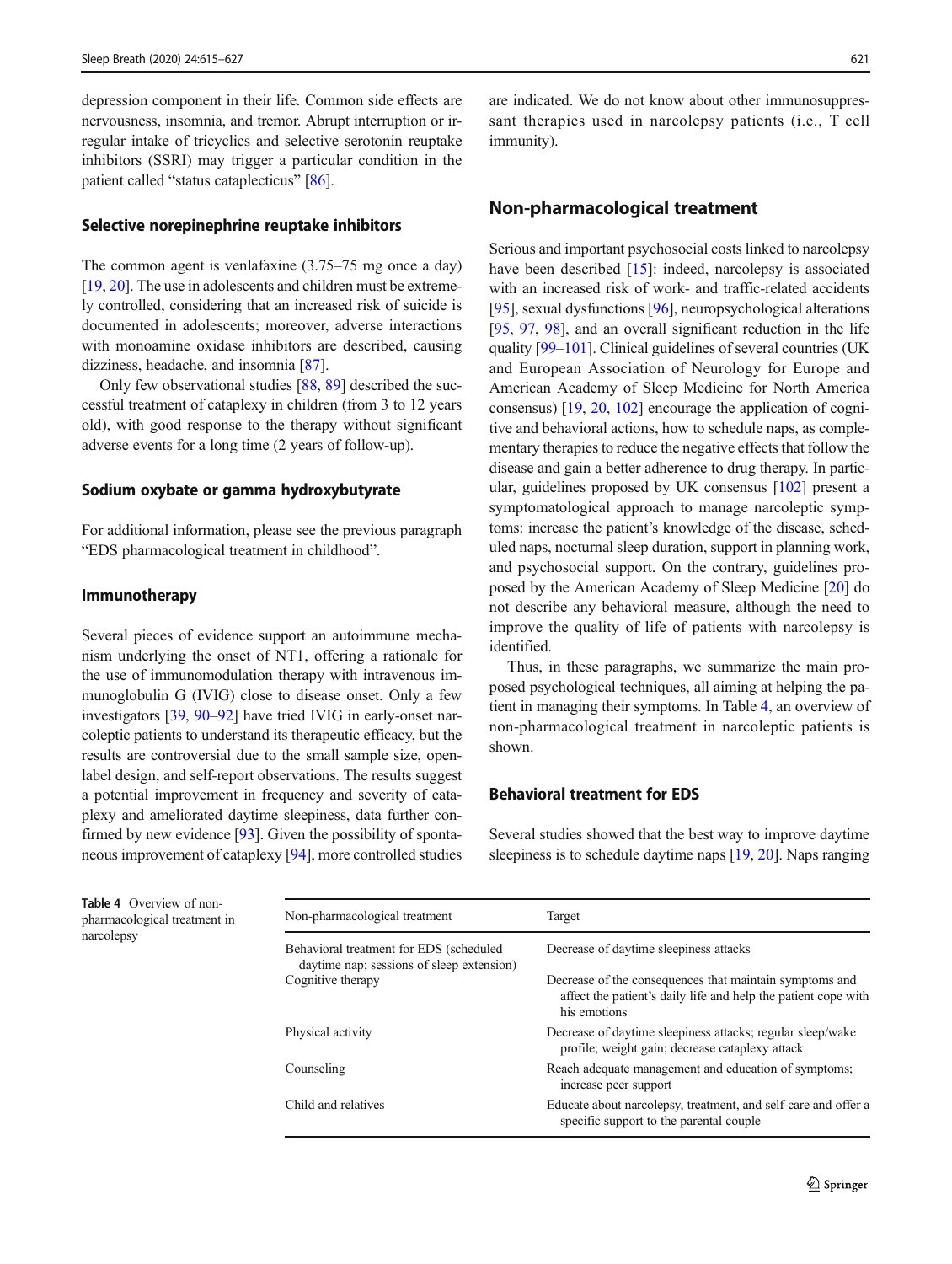from 15 to 20 min planned about two or three times per day are particularly effective in treating EDS and improving alertness [[103](#page-12-0)–[105](#page-12-0)]. Naps should not, however, extend beyond 30 min, because longer naps may be unrefreshing and result in increased drowsiness [\[9](#page-9-0), [105\]](#page-12-0). Short naps benefited certain patients [\[106\]](#page-12-0), whereas long naps increased nocturnal sleep in others [\[106](#page-12-0)]. As some people during the day need to stay focused on their tasks for a while, planned naps could sometimes reveal themselves to be an impractical solution.

Furthermore, it has been proposed that sessions of sleep extension be conducted for the treatment of EDS. The sleep satiation technique is based on the sleep homeostasis theory and consists of the scheduled extension of nocturnal sleep (nocturnal sleep period for 2 weeks: 10:00 pm to 6:00 a.m.) [\[107\]](#page-12-0). Sleep satiation is a technique that requires the detection of the behavior's frequency in order to identify the degree of sleepiness and the compilation of a sleep diary that determines the number of sessions. Then, continuous 1-day episodes are scheduled without light-dark cues. Improvements that follow naps and scheduled nocturnal sleep extension can be clarified by this behavioral disposition.

# Cognitive therapy

The effectiveness of cognitive behavioral therapy (CBT) for narcolepsy has been demonstrated by multiple studies since 2001. This technique is aimed at identifying and possibly modifying the patient's dysfunctional cognitions and treatment adherence and identifying patients who are taking medications at appropriate times, maintaining good sleep hygiene, and taking scheduled naps [[108\]](#page-12-0). In therapy, the impact that narcolepsy symptoms have on the quality of life, emotions, and other functional areas of the patient is highlighted [[109,](#page-12-0) [110\]](#page-12-0). The first randomized study [\[111](#page-12-0)–[113](#page-12-0)] applied self-report measures (i.e., the Epworth Sleepiness Scale, Ullanlinna Narcolepsy Scale, SF 36) in order to evaluate if a multicomponent (sleep satiation, nap training, cognitive restructuring, and problem-solving techniques) treatment provides better results than standard treatments (control group, 6 months and 1 year of treatment). In particular, the treatment group demonstrated a significant improvement not only regarding the quality of life (physical function, social function, vitality, and emotional role) but also in subjective reports of EDS.

A different study [\[114\]](#page-12-0) was aimed at estimating how effective cognitive measures can be in coping with narcolepsy. Different techniques and behavioral experiments such as cognitive restructuring and intervention were supposed to reduce the safety behaviors that maintain the problem. Before starting CBT, researchers measured the characteristics of the patients' global quality of life and administered a questionnaire of beliefs and attitudes toward narcolepsy. Results showed that the CBT group had significantly superior  $(p < 0.005)$  post-

treatment assessment scores than the control and drug treatment groups.

# Physical activity

Physical exercise is recommended on a daily basis. Indeed, several studies demonstrated that it provides a positive impact on sleepiness, and it may be useful in order to keep track of the weight gain that commonly goes with the onset of NT1. An animal study showed that wakefulness in hypocretin knockout mice increased with wheel running. However, cataplexy increased as well [[85,](#page-11-0) [115\]](#page-12-0). An actigraphic study in NT1 children and adolescents documented that regular physical activity is associated with significant differences in children's sleepiness (lower subjective ESS-CHAD scores) and sleep/ wake profile (fewer daily NAPs and less time asleep during daytime) and does not trigger cataplexy [\[116\]](#page-12-0).

# **Cataplexy**

The CBT approach proposed the application of other symptomatic strategies, already used to treat other kinds of disorders, where the emotional or physiological component was central. Cataplexy is treated with systematic desensitization, one of these symptomatic strategies. CBT technique is based on a gradual approximation of situations, where the frequency and intensity of psychological dysfunctions increase. In treating cataplexy, CBT technique seems to be a good starting point to help the patient cope with his emotions.

Through systematic desensitization technique, researchers hierarchically organize stressful visual stimuli that the patient previously identified as situations that trigger cataplexy. The procedure starts with a mental illustration of situations that the patient fears (details are carefully specified), operated by both the clinician and the patient. Right after that, the clinician guides his patient, now deeply relaxed, to figure these scenes in his mind. Anxiety-related triggers in the different scenes gradually intensify.

Another procedure from the CBT approach called stimulus satiation has found application in cataplexy treatment: the clinician maintains what reinforces the cataplectic behavior in the patient until it loses its effect [[117\]](#page-12-0).

### Counseling

Psychological counseling has proven to successfully help both the patient and the parents. To reach an effective symptom management and treatment, proper education of the patient is suggested, especially when he/she has just been diagnosed. Some key points should be to explain narcolepsy symptoms and how they can develop, vary, and affect relationships, work, and other relevant fields; what are the current available pharmacologic and behavioral therapies (e.g., good sleep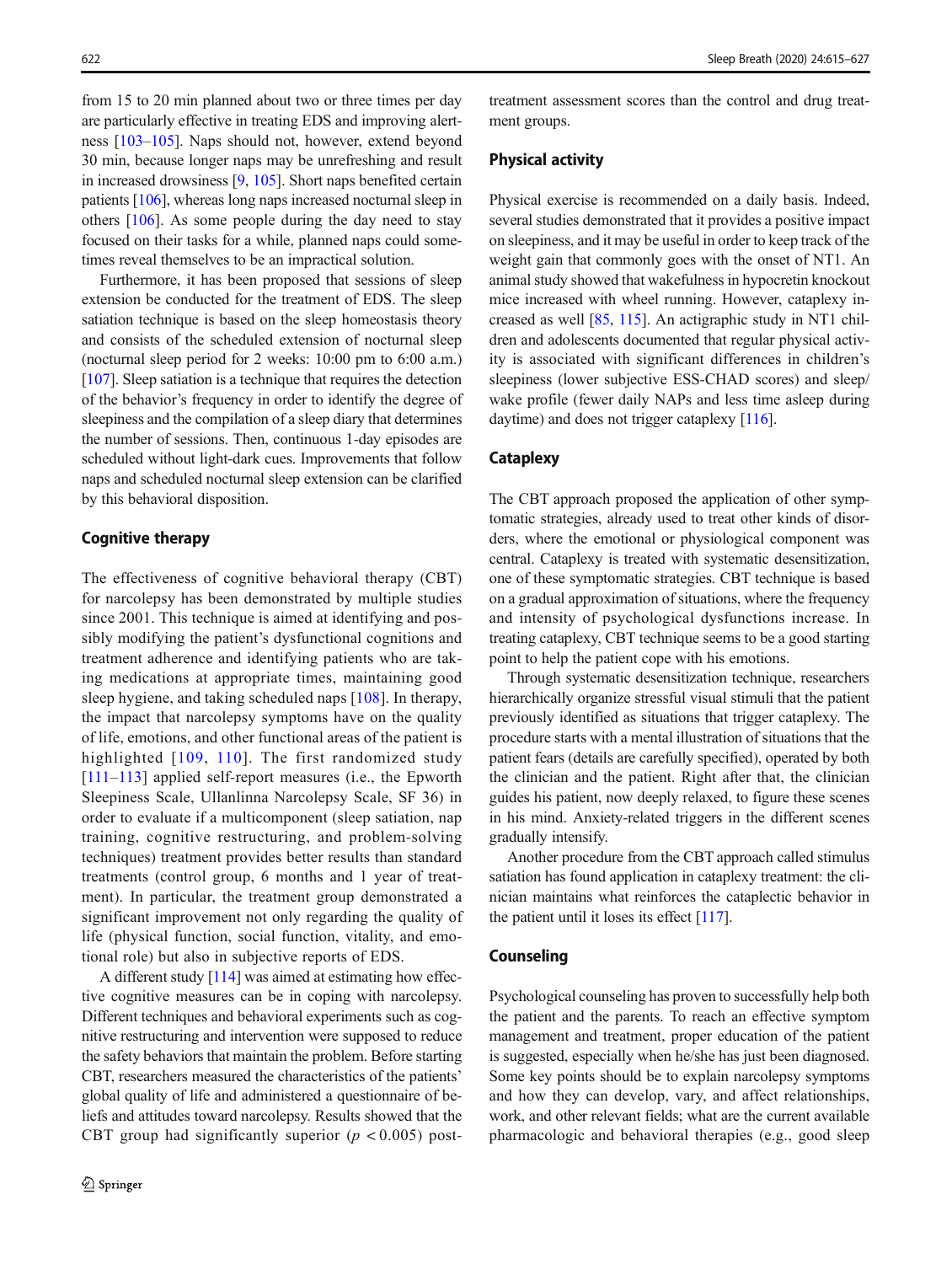hygiene) and their outcomes; and finally, other lifestyle factors that may affect the symptoms (e.g., the influence of alcohol on EDS) [\[118\]](#page-12-0).

Peer support, defined as assistance provided by a person with experiential knowledge of the stressors and behaviors similar to the target population [[118](#page-12-0)], is a form of psychosocial support that can improve the patient's knowledge and confidence in dealing with the disorder. Indeed, the support coming from sharing experiences with others can be constructive for both people with disabilities and their families [\[119,](#page-12-0) [120\]](#page-12-0). However, when the disorder is particularly rare, families and children may never have the opportunity to find this psychosocial support [\[121\]](#page-12-0).

In Italy, narcoleptic patients can find excellent support in the Associazione Italiana Narcolettici ed Ipersonni (AIN onlus) [\(http://www.narcolessia.org/\)](http://www.narcolessia.org/), born from the idea of a father of a 12-year-old child, Icilio Ceretelli, who had traveled for several years before joining the Bologna Center and receiving a diagnosis of narcolepsy. Today, the AIN is among the most active European Narcoleptic Patients Associations and continues to operate and provide key support and information to its members. Furthermore, we report the website address of other important European patient support associations:

- & Austria: [www.narkolepsie.at](http://www.narkolepsie.at)
- & Belgium: [www.narcolepsie-cataplexie.be](http://www.narcolepsie-cataplexie.be)
- & Denmark:[www.dansknarkolepsiforening.dk](http://www.dansknarkolepsiforening.dk)
- & Finland: narkolepsia.fi
- France: [www.anc-narcolepsie.com](http://www.anc-narcolepsie.com)
- Germany: <http://www.dng-ev.de/>
- Ireland: <http://soundireland.ie/>
- Netherlands[:www.narcolepsie.nl](http://www.narcolepsie.nl)
- & Norway: <http://www.sovnforeningen.no/>
- Poland: <http://www.narkolepsja.pl/>
- Spain: <http://www.narcolepsia.org/>
- & Sweden: <http://www.narkolepsiforeningen.se/>
- & Switzerland: <https://www.snane.ch/>
- UK: [www.narcolepsy.org.uk](http://www.narcolepsy.org.uk)

# Child and relatives

In addition to symptoms, narcolepsy has often a negative impact on the child's psychological well-being. Moreover, parents may feel not enough prepared to deal with their child's pathology, a feeling that has mostly been reported before the intervention. In many cases, they did not receive enough support from professional figures, and their only encouragement has mainly come from close family members. This fact is probably due to the rareness of the disorder and the consequent focus that physicians have to invest in the diagnostic and medical challenges.

Kippola-Pääkkönen and colleagues [\[122](#page-12-0)] focused their research on the parents' expectations and perceived support of children affected by narcolepsy after a pandemic influenza in Finland. The intervention was aimed at combining both individual and group training: lectures, psychosocial counseling, group discussions, and skill training were some of the activities incorporated in the program, whose purpose was to educate about narcolepsy, treatments, and self-care.

A baseline and a final questionnaire was administered, collecting responses from 58 and 40 parents, respectively. Results highlighted not only a general worry about how the disease may impact their child's coping skills but also concern over not having enough time for their spouse. Support is received mostly from their spouses (77%); thus, less comes from healthcare (27%) or school personnel (23%). Researchers suggest that an inpatient psychological intervention may help families in finding both informal and professional support.

# Conclusion

NT1 is a chronic disorder characterized by EDS and cataplexy [[1\]](#page-9-0), but hypnagogic hallucinations, sleep paralysis, and disrupted nighttime sleep are also commonly reported by patients. Polysomnography recordings (PSG) can be noticed as well [[1,](#page-9-0) [36,](#page-10-0) [123](#page-12-0)]. The occurrence of hallucinations and sleep paralysis shifts in frequency and impact in narcoleptic patients. In some cases, sodium oxybate revealed to be effective in reducing the number of hallucinations during the day [[59\]](#page-11-0), but also, other therapies, such as venlafaxine, have a good therapeutic effect [[27\]](#page-10-0).

A recent review of the literature on disrupted nighttime sleep in patients with narcolepsy has shown that nocturnal sleep is characterized—both in PSG and subjective reports—by frequent brief awakenings, awakenings, and a high level of N1 sleep, which is also associated with poor quality of sleep at night [[124\]](#page-12-0). Sodium oxybate seems to be a gold standard treatment compared with modafinil in reducing disturbed sleep and consolidating nocturnal sleep [\[36,](#page-10-0) [123\]](#page-12-0).

Today narcolepsy is still a complex disease, and despite new scientific discoveries about its pathophysiology, currently available treatments remain scarce and only symptomatic. On top of that, many drugs used in the clinical practice to cure children are still prescribed as "off-label" treatment.

Furthermore, new immune-modulating and hypocretinreplacement treatments should be verified more systematically, especially in patients and children with recent-onset narcolepsy in order to figure out their potential in treating the disease. Non-pharmacological interventions as well have been shown to contribute in helping patients and family members and to have a role in improving patients' quality of life;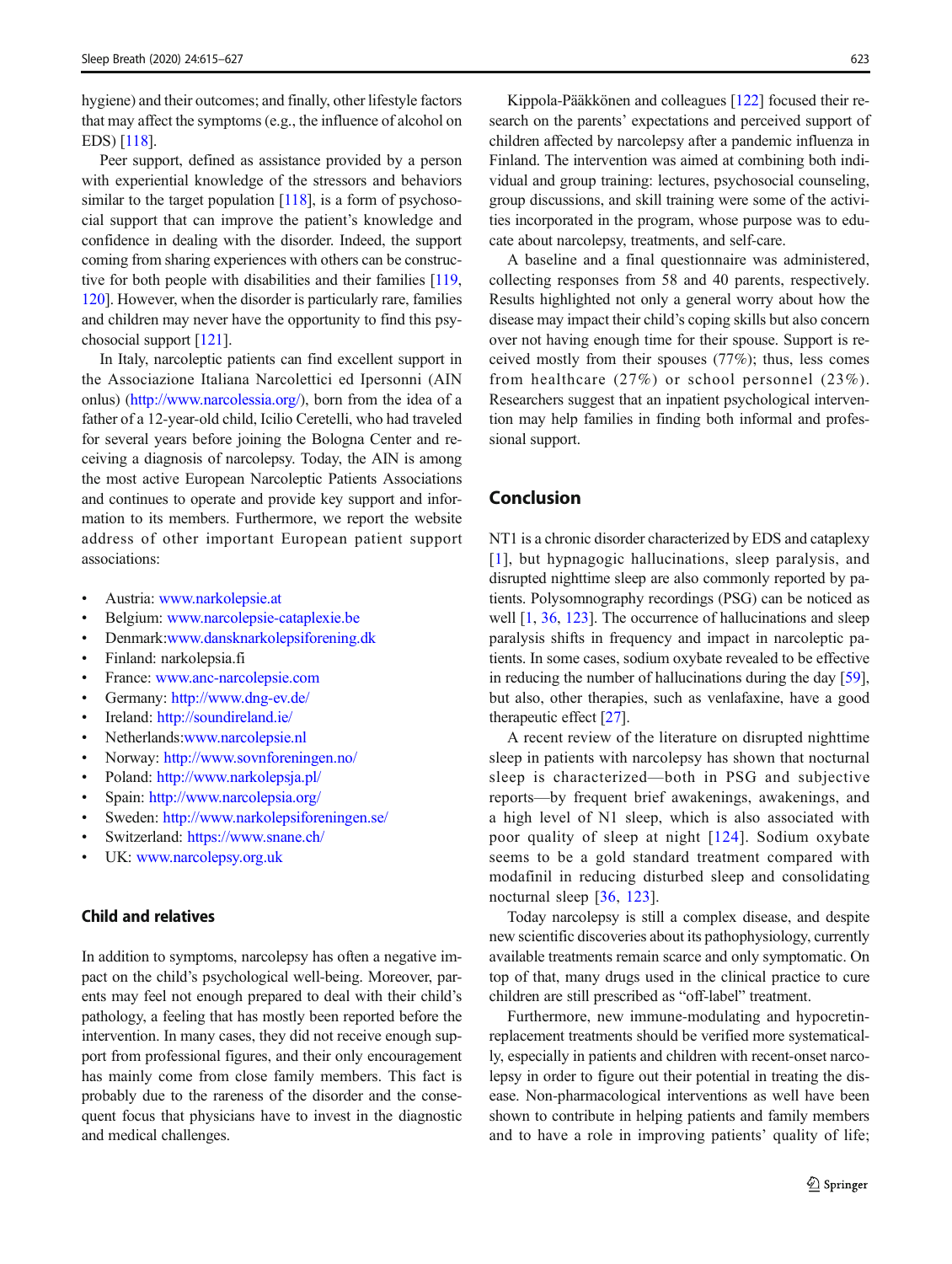<span id="page-9-0"></span>therefore, it is advisable for the future that outcome measures and multicompetent interventions should be guaranteed to the patients and their families.

The European Union has dedicated a priority area to rare disorders in health programs and policies, considering it fundamental to promote more equal attention between rare and common disorders in the effort to find a proper cure [[125\]](#page-12-0). Today, the difficulty in finding good psychosocial support for people afflicted with rare disorders can be overcome thanks to inpatient psychosocial interventions, where patients can meet peers and receive professionally led support. Furthermore, developing support services in the local community may also be useful for the families and their children in order to deal with their daily challenges.

Acknowledgments Huge gratitude must be recognized to the memory of President of AIN, Icilio Ceretelli, who opened many eyes about real everyday challenges that narcoleptic patients and their families have to face and provided every person in need with the support they deserve.

Funding This work was supported by the FFABR (Franceschini).

**Compliance with ethical standards** The work is a literature review and complied with the tenets of the Declaration of Helsinki, as well as with the ethical standards of the journal.

Conflict of interest Giuseppe Plazzi participated in advisory board for UCB Pharma, Jazz pharmaceuticals, Bioprojet, and Idorsia outside the submitted work. The other authors have no potential financial conflict of interest to disclose.

# References

- 1. AASM: American Academy of Sleep Medicine (2014) ICSD-3: international classification of sleep disorders, 3rd edn. American Academy of Sleep Medicine, Daniel
- 2. Hagan JJ, Leslie RA, Patel S, Evans ML, Wattam TA, Holmes S, Benham CD, Taylor SG, Routledge C, Hemmati P, Munton RP, Ashmeade TE, Shah AS, Hatcher JP, Hatcher PD, Jones DNC, Smith MI, Piper DC, Hunter AJ, Porter RA, Upton N (1999) Orexin A activates locus coeruleus cell firing and increases arousal in the rat. PNAS 96:10911–10916. <https://doi.org/10.1073/pnas.96.19.10911>
- 3. Sutcliffe JG, de Lecea L (2000) The hypocretins: excitatory neuromodulatory peptides for multiple homeostatic systems, including sleep and feeding. J Neurosci Res 62:161–168. [https://doi.](https://doi.org/10.1002/1097-4547(20001015)62:2<161::AID-JNR1>3.0.CO;2-1) [org/10.1002/1097-4547\(20001015\)62:2<161::AID-JNR1>3.0.](https://doi.org/10.1002/1097-4547(20001015)62:2<161::AID-JNR1>3.0.CO;2-1) [CO;2-1](https://doi.org/10.1002/1097-4547(20001015)62:2<161::AID-JNR1>3.0.CO;2-1)
- 4. Brown RE, Sergeeva O, Eriksson KS, Haas H (2001) Orexin A excites serotonergic neurons in the dorsal raphe nucleus of the rat. Neuropharmacology 40:457–459. [https://doi.org/10.1016/S0028-](https://doi.org/10.1016/S0028-3908(00)00178-7) [3908\(00\)00178-7](https://doi.org/10.1016/S0028-3908(00)00178-7)
- 5. Dye TJ, Gurbani N, Simakajornboon N (2018) Epidemiology and pathophysiology of childhood narcolepsy. Paediatr Respir Rev 25: 14–18. <https://doi.org/10.1016/j.prrv.2016.12.005>
- 6. Shibata M, Mondal MS, Date Y, Nakazato M, Suzuki H, Ueta Y (2008) Distribution of orexins-containing fibers and contents of orexins in the rat olfactory bulb. Neuroscience research, 61-99- 105. <https://doi.org/10.1016/j.neures.2008.01.017>
- 7. Tashiro T, Kanbayashi T, Iijima S, Hishikawa Y (1992) An epidemiological study of narcolepsy in Japanese. J Sleep Res 1:228
- Mignot E (1998) Genetic and familial aspects of narcolepsy. Neurology 50:S16–S22. [https://doi.org/10.1212/WNL.50.2\\_](https://doi.org/10.1212/WNL.50.2_Suppl_1.S16) [Suppl\\_1.S16](https://doi.org/10.1212/WNL.50.2_Suppl_1.S16)
- 9. Baumann CR, Mignot E, Lammers GJ, Overeem S, Arnulf I, Rye D, Dauvilliers Y, Honda M, Owens JA, Plazzi G, Scammell TE (2014) Challenges in diagnosing narcolepsy without cataplexy: a consensus statement. Sleep 37:1035–1042. [https://doi.org/10.](https://doi.org/10.5665/sleep.3756) [5665/sleep.3756](https://doi.org/10.5665/sleep.3756)
- 10. Miyagawa T, Tokunaga K (2019) Genetics of narcolepsy. Hum Genome Var 6:4. <https://doi.org/10.1038/s41439-018-0033-7>
- 11. Postiglione E, Antelmi E, Pizza F, Lecendreux M, Dauvilliers Y, Plazzi G (2018) The clinical spectrum of childhood narcolepsy. Sleep Med Rev 38:70–85. [https://doi.org/10.1016/j.smrv.2017.04.](https://doi.org/10.1016/j.smrv.2017.04.003) [003](https://doi.org/10.1016/j.smrv.2017.04.003)
- 12. Dauvilliers Y, Jaussent I, Krams B, Scholz S, Lado S, Levy P, Pepin JL (2012) Non-dipping blood pressure profile in narcolepsy with cataplexy. PLoS One 7:e38977. [https://doi.org/10.1371/](https://doi.org/10.1371/journal.pone.0038977) [journal.pone.0038977](https://doi.org/10.1371/journal.pone.0038977)
- 13. Fortuyn HA, Mulders PC, Renier WO, Buitelaar JK, Overeem S (2011) Narcolepsy and psychiatry: an evolving association of increasing interest. Sleep Med 12:714–719. [https://doi.org/10.1016/](https://doi.org/10.1016/j.sleep.2011.01.013) [j.sleep.2011.01.013](https://doi.org/10.1016/j.sleep.2011.01.013)
- 14. Rocca FL, Pizza F, Ricc E, Plazzi G (2015) Narcolepsy during childhood: an update. Neuropediatrics 46:181–198. [https://doi.](https://doi.org/10.1055/s-0035-1550152) [org/10.1055/s-0035-1550152](https://doi.org/10.1055/s-0035-1550152)
- 15. Ingravallo F, Gnucci V, Pizza F, Vignatelli L, Govi A, Dormi A, Pelotti S, Cicognani A, Dauvilliers Y, Plazzi G (2012) The burden of narcolepsy with cataplexy: how disease history and clinical features influence socio-economic outcomes. Sleep Med 13:1293–1300. [https://doi.org/10.](https://doi.org/10.1016/j.sleep.2012.08.002) [1016/j.sleep.2012.08.002](https://doi.org/10.1016/j.sleep.2012.08.002)
- 16. Ton TG, Watson NF, Koepsell TD, Longstreth WT (2014) Narcolepsy and the sickness impact profile: a general health status measure. Sleep Sci 7:5–12. [https://doi.org/10.1016/j.slsci.2014.07.](https://doi.org/10.1016/j.slsci.2014.07.001) [001](https://doi.org/10.1016/j.slsci.2014.07.001)
- 17. Scammell TE, Estabrooke IV, McCarthy MT et al (2000) Hypothalamic arousal regions are activated during modafinilinduced wakefulness. J Neurosci 20:8620–8628. [https://doi.org/](https://doi.org/10.1523/JNEUROSCI.20-22-08620.2000) [10.1523/JNEUROSCI.20-22-08620.2000](https://doi.org/10.1523/JNEUROSCI.20-22-08620.2000)
- 18. Wisor J (2013) Modafinil as a catecholaminergic agent: empirical evidence and unanswered questions. Front Neurol 4:139. [https://](https://doi.org/10.3389/fneur.2013.00139) [doi.org/10.3389/fneur.2013.00139](https://doi.org/10.3389/fneur.2013.00139)
- 19. Billiard M, Bassetti C, Dauvilliers Y, Dolenc-Groselj L, Lammers GJ, Mayer G, Pollmächer T, Reading P, Sonka K; EFNS Task Force (2006) EFNS Task Force. EFNS guidelines on management of narcolepsy. Eur J Neurol 13:1035–1048. [https://doi.org/10.](https://doi.org/10.1111/j.1468-1331.2006.01473.x) [1111/j.1468-1331.2006.01473.x](https://doi.org/10.1111/j.1468-1331.2006.01473.x)
- 20. Morgenthaler TI, Kapur VK, Brown T et al (2007) Standards of practice committee of the AASM. Practice parameters for the treatment of narcolepsy and other hypersomnias of central origin. Sleep 30:1705–1711. <https://doi.org/10.1093/sleep/30.12.1750>
- 21. Schwartz JR, Feldman NT, Bogan RK (2005) Dose effects of modafinil in sustaining wakefulness in narcolepsy patients with residual evening sleepiness. J Neuropsychiatry ClinNeurosci 17: 405–412. <https://doi.org/10.1176/jnp.17.3.405>
- Schwartz JR, Feldman NT, Bogan RK, Nelson MT, Hughes RJ (2003) Dosing regimen effects of modafinil for improving daytime wakefulness in patients with narcolepsy. Clin Neuropharmacol 26:252–257
- 23. Schwartz JR, Nelson MT, Schwartz ER, Hughes RJ (2004) Effects of modafinil on wakefulness and executive function in patients with narcolepsy experiencing late-day sleepiness. Clin Neuropharmacol 27:74–79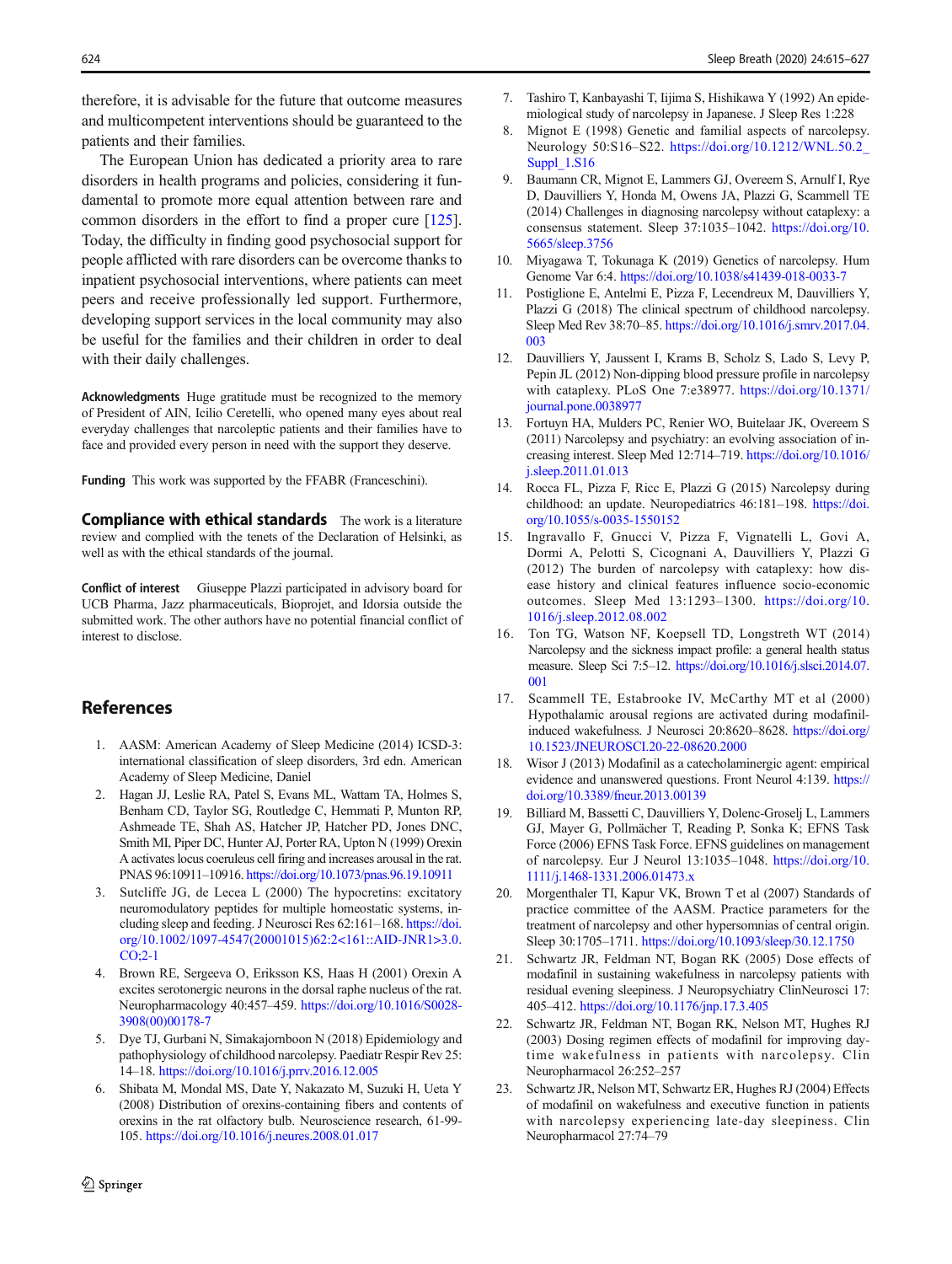- <span id="page-10-0"></span>24. Billiard M, Besset A, Montplaisir J, Laffont F, Goldenberg F, Weill JS, Lubin S (1994) Modafinil: a double-blind multicentric study. Sleep 17:S107–S112
- 25. Broughton RJ, Fleming JA, George CF et al (1997) Randomized, doubleblind, placebo-controlled crossover trial of modafinil in the treatment of excessive daytime sleepiness in narcolepsy. Neurology 49:444–451
- 26. Randomized trial of modafinil as a treatment for the excessive daytime somnolence of narcolepsy: US Modafinil in Narcolepsy Multicenter Study Group (2000). Neurology 54:1166–1175. <https://doi.org/10.1212/WNL.54.5.1166>
- 27. Beusterien KM, Rogers AE, Walsleben JA, Emsellem HA, Reblando JA, Wang L, Goswami M, Steinwald B (1999) Health- related quality of life effects of modafinil for treatment of narcolepsy. Sleep 22:757–765
- 28. Palovaara S, Kivistö KT, Tapanainen P, Manninen P, Neuvonen PJ, Laine K (2000) Effect of an oral contraceptive preparation containing ethinylestradiol and gestodene on CYP3A4 activity as measured by midazolam l-hydroxylation. Br J Clin Pharm 50: 333–337. <https://doi.org/10.1046/j.1365-2125.2000.00271.x>
- 29. Kallweit U, Bassetti CL (2017) Pharmacological management of narcolepsy with and without cataplexy. Expert Opin Pharmacother 18:809–817. <https://doi.org/10.1007/s11940-015-0347-4>
- 30. Harsh JR, Hayduk R, Rosenberg R, Wesnes KA, Walsh JK, Arora S, Niebler GE, Roth T (2006) The efficacy and safety of armodafinil as treatment for adults with excessive sleepiness associated with narcolepsy. Curr Med Res Opin 22:761–774. [https://](https://doi.org/10.1185/030079906X100050) [doi.org/10.1185/030079906X100050](https://doi.org/10.1185/030079906X100050)
- 31. Lin J-S, Dauvilliers Y, Arnulf I, Bastuji H, Anaclet C, Parmentier R, Kocher L, Yanagisawa M, Lehert P, Ligneau X, Perrin D, Robert P, Roux M, Lecomte JM, Schwartz JC (2008) An inverse agonist of the histamine H(3) receptor improves wakefulness in narcolepsy: studies in orexin−/− mice and patients. Neurobiol Dis 30:74–83. <https://doi.org/10.1016/j.nbd.2007.12.003>
- 32. Dauvilliers Y, Bassetti C, Lammers GJ, Arnulf I, Mayer G, Rodenbeck A, Lehert P, Ding CL, Lecomte JM, Schwartz JC (2013) Pitolisant versus placebo or modafinil in patients with narcolepsy: a double-blind, randomized trial. Lancet Neurol 12: 1068–1075. [https://doi.org/10.1016/S1474-4422\(13\)70225-4](https://doi.org/10.1016/S1474-4422(13)70225-4)
- 33. Szakacs Z, Dauvilliers Y, Mikhaylov V, Poverennova I, Krylov S, Jankovic S, Sonka K, Lehert P, Lecomte I, Lecomte JM, Schwartz JC, Poluektov M, Yakupov E, Kalinkin A, Aksu M, Yilmaz H, Benbir G, Wolynczyk-Gmaj D, Jernajczyk W, Staykov I, Tavarari AN (2017) Safety and efficacy of pitolisant on cataplexy in patients with narcolepsy: a randomised, double-blind, placebocontrolled trial. Lancet Neurol 16:200–207. [https://doi.org/10.](https://doi.org/10.1016/S1474-4422(16)30333-7) [1016/S1474-4422\(16\)30333-7](https://doi.org/10.1016/S1474-4422(16)30333-7)
- 34. Syed YY (2016) Pitolisant: first global approval. Drugs 76:1313– 1318. <https://doi.org/10.1007/s40265-016-0620-1>
- 35. Mamelak M, Escriu JM, Stokan O (1977) The effects of gammahydroxybutyrate on sleep. Biol Psychiatry 12:273–288
- 36. Roth T, Dauvilliers Y, Guinta D, Alvarez-Horine S, Dynin E, Black J (2017) Effect of sodium oxybate on disrupted nighttime sleep in patients with narcolepsy. J Sleep Res 26:407–414. [https://](https://doi.org/10.1111/jsr.12468) [doi.org/10.1111/jsr.12468](https://doi.org/10.1111/jsr.12468)
- 37. Houghton WC, Scammell TE, Thorpy M (2004) Pharmacotherapy for cataplexy. Sleep Med Rev 8:355–366. <https://doi.org/10.1016/j.smrv.2004.01.004>
- 38. Mansukhani M, Kotagal S (2012) Sodium oxybate in the treatment of childhood narcolepsy-cataplexy: a retrospective study. Sleep Med 13:606–610. [https://doi.org/10.1016/j.sleep.2011.10.](https://doi.org/10.1016/j.sleep.2011.10.032) [032](https://doi.org/10.1016/j.sleep.2011.10.032)
- 39. Dauvilliers Y, Carlander B, Rivier F (2004) Successful management of cataplexy with intravenous immunoglobulins at narcolepsy onset. Ann Neurol 56:905–908. [https://doi.org/10.1002/ana.](https://doi.org/10.1002/ana.20339) [20339](https://doi.org/10.1002/ana.20339)
- 40. de Oliveira MM, Conti C, Prado GF (2016) Pharmacological treatment for Kleine Levin syndrome. Cochrane Database Syst Rev 25: 486–496. [https://doi.org/10.1002/14651858.CD006685.pub4.](https://doi.org/10.1002/14651858.CD006685.pub4.2016) [2016](https://doi.org/10.1002/14651858.CD006685.pub4.2016)
- 41. Leu-Semenescu S, Le Corvec T, Groos E, Lavault S, Golmard JL, Arnulf I (2015) Lithium therapy in Kleine-Levin syndrome: an open-label, controlled study in 130 patients. Neurology 85: 1655–1662. <https://doi.org/10.1212/WNL.0000000000002104>
- 42. Trotti LM, Saini P, Bliwise DL, Freeman AA, Jenkins A, Rye DB (2015) Clarithromycin in ɣ-aminobutyric acid-related hypersomnolence: a randomized, cross-over trial. Ann Neurol 78:454–465. <https://doi.org/10.1002/ana.24459>
- 43. [PDR.net](http://pdr.net) (2016) Available from: [https://www.fda.gov/Drugs/](https://www.fda.gov/Drugs/DrugSafety/ucm332029.htm) [DrugSafety/ucm332029.htm](https://www.fda.gov/Drugs/DrugSafety/ucm332029.htm)
- 44. Mitler MM, Shafor R, Hajdukovich R, Timms RM, Browman CP (1986) Treatment of narcolepsy: objective studies on methylphenidate, pemoline, and protriptyline. Sleep 9:260–264. [https://doi.](https://doi.org/10.1093/sleep/9.1.260) [org/10.1093/sleep/9.1.260](https://doi.org/10.1093/sleep/9.1.260)
- 45. Honda Y, Hishikawa Y, Takahashi Y (1979) Long-term treatment of narcolepsy with methylphenidate (Ritalin). Curr Ther Res 25: 288–298
- 46. Leonard BE, McCartan D, White J, King DJ (2004) Methylphenidate: a review of its neuropharmacological, neuropsychological and adverse clinical effects. Hum Psychopharmacol 19:151–180. <https://doi.org/10.1002/hup.579>
- 47. Mignot EJ (2012) A practical guide to the therapy of narcolepsy and hypersomnia syndromes. Neurotherapeutics 9:739–752. <https://doi.org/10.1007/s13311-012-0150-9>
- 48. Mayer G, Meier-Ewert K, Hephata K (1995) Selegeline hydrochloride treatment in narcolepsy. A double-blind, placebocontrolled study. Clin Neuropharmacol 18:306–319
- 49. Larrosa O, de la Llave Y, Barrio S, Granizo JJ, Garcia-Borreguero D (2001) Stimulant and anticataplectic effects of reboxetine in patients with narcolepsy: a pilot study. Sleep 24:282–285. <https://doi.org/10.1093/sleep/24.3.282>
- 50. Miyagawa T, Kawamura H, Obuchi M, Ikesaki A, Ozaki A, Tokunaga K, Inoue Y, Honda M (2013) Effects of oral Lcarnitine administration in narcolepsy patients: a randomized, double-blind, cross-over and placebo-controlled trial. PLoS One 8:e53707. <https://doi.org/10.1371/journal.pone.0053707>
- 51. Barateau L, Lopez R, Dauvilliers Y (2016) Management of narcolepsy. Curr Treat Opin Neurol 18:43. [https://doi.org/10.1007/](https://doi.org/10.1007/s11940-016-0429-y) [s11940-016-0429-y](https://doi.org/10.1007/s11940-016-0429-y)
- 52. Shindler J, Schachter M, Brincat S, Parkes JD (1985) Amphetamine, mazindol, and fencamfamin in narcolepsy. BMJ 290:1167–1170
- 53. Alvarez B, Dahlitz M, Grimshaw J, Parkes JD (1991) Mazindol in long-term treatment of narcolepsy. Lancet Lond Engl 337:1293– 1294
- 54. Thorpy MJ, Shapiro C, Mayer G, Corser BC, Emsellem H, Plazzi G, Chen D, Carter LP, Wang H, Lu Y, Black J, Dauvilliers Y (2019) A randomized study of solriamfetol for excessive sleepiness in narcolepsy. Ann Neurol 85:359–370. [https://doi.org/10.](https://doi.org/10.1002/ana.25423) [1002/ana.25423](https://doi.org/10.1002/ana.25423)
- 55. [Sleepfoundation.org](http://sleepfoundation.org) (2019) Sleep apnea | National Sleep Foundation. [online] Available: [https://www.sleepfoundation.](https://www.sleepfoundation.org/sleep-disorders-problems/sleep-apnea) [org/sleep-disorders-problems/sleep-apnea](https://www.sleepfoundation.org/sleep-disorders-problems/sleep-apnea)
- 56. Boscolo-Berto R, Viel G, Montagnese S, Raduazzo DI, Ferrara SD, Dauvilliers Y (2012) Narcolepsy and effectiveness of gammahydroxybutyrate (GHB): a systematic review and meta-analysis of randomized controlled trials. Sleep Med Rev 16:431–443. [https://](https://doi.org/10.1016/j.smrv.2011.09.001) [doi.org/10.1016/j.smrv.2011.09.001](https://doi.org/10.1016/j.smrv.2011.09.001)
- 57. Alshaikh MK, Tricco AC, Tashkandi M, Mamdani M, Straus SE, BaHammam AS (2012) Sodium oxybate for narcolepsy with cataplexy: systematic review and meta-analysis. J Clin Sleep Med 8: 451–458. <https://doi.org/10.5664/jcsm.2048>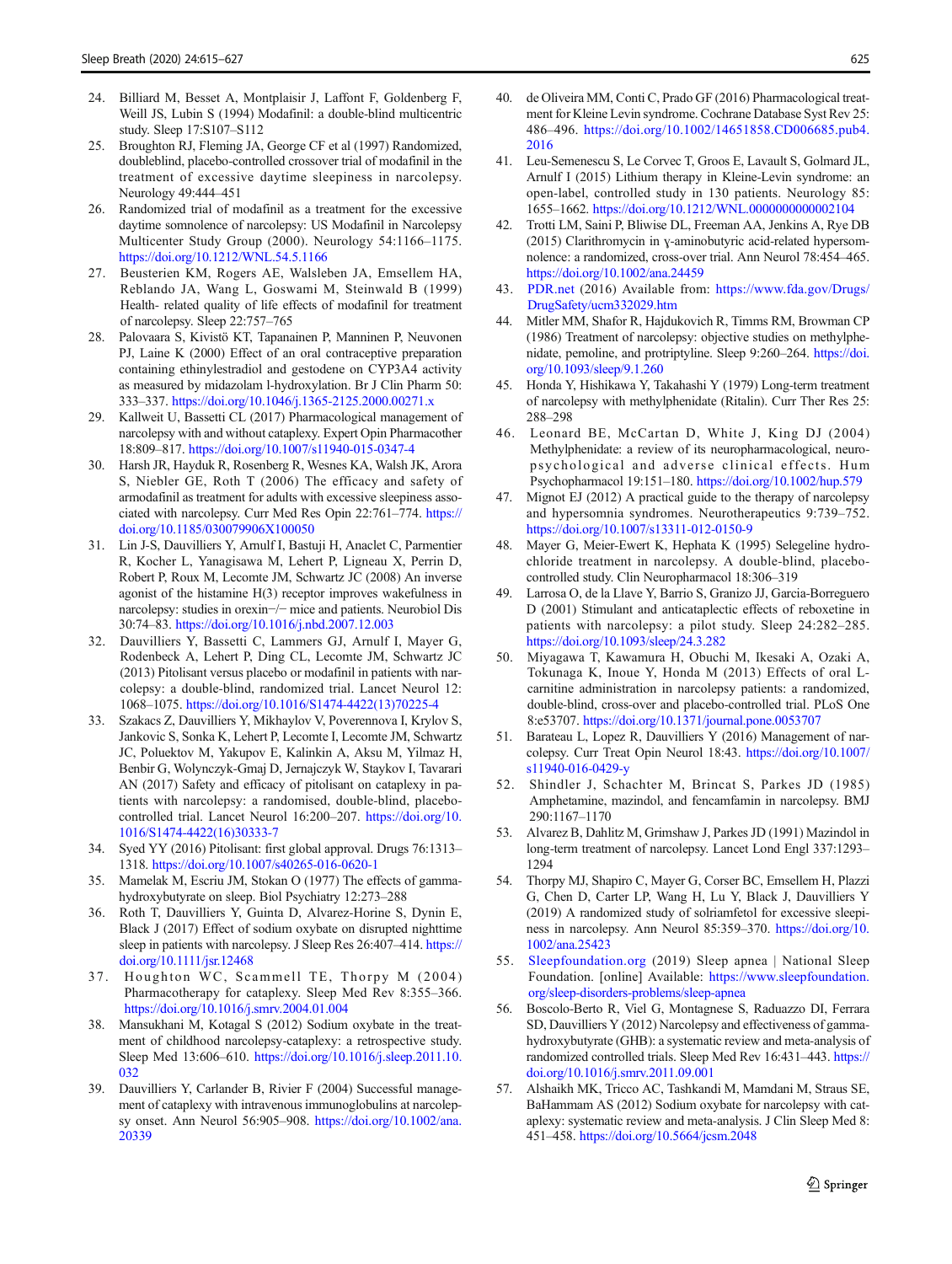- <span id="page-11-0"></span>58. Scrima L, Hartman PG, Johnson FH Jr, Hiller FC (1989) Efficacy of gammahydroxybutyrate versus placebo in treating narcolepsy-cataplexy: double-blind subjective measures. Biol Psychiatry 26:331– 343
- 59. Lammers GJ, Arends J, Declerck AC, Ferrari MD, Schouwink G, Troost J (1993) Gammahydroxybutyrate and narcolepsy: a double-blind placebo-controlled study. Sleep 16:216–220. <https://doi.org/10.1093/sleep/16.3.216>
- 60. US Xyrem Multicenter Study Group (2002) A randomized, double-blind, placebo-controlled multicenter trial comparing the effects of three doses of orally administered sodium oxybate with placebo for the treatment of narcolepsy. Sleep 25:42–49. [https://](https://doi.org/10.1093/sleep/25.1.42) [doi.org/10.1093/sleep/25.1.42](https://doi.org/10.1093/sleep/25.1.42)
- 61. US Xyrem Multicenter Study Group (2003) A 12-month, openlabel multicenter extension trial of orally administered sodium oxybate for the treatment of narcolepsy. Sleep 26:31–35. [https://](https://doi.org/10.1093/sleep/26.1.31) [doi.org/10.1093/sleep/26.1.31](https://doi.org/10.1093/sleep/26.1.31)
- 62. Mayer G, Plazzi G, Iranzo Á, Ortega-Albás J, Quinnell T, Pesch H, Serralheiro P, Schlit AF, Wuiame D, Bentz JWG (2018) Longterm compliance, safety, and tolerability of sodium oxybate treatment in patients with narcolepsy type 1: a postauthorization, noninterventional surveillance study. Sleep 41(9). [https://doi.org/](https://doi.org/10.1093/sleep/zsy128) [10.1093/sleep/zsy128](https://doi.org/10.1093/sleep/zsy128)
- 63. Pillen S, Pizza F, Dhondt K, Scammell TE, Overeem S (2017) Cataplexy and its mimics: clinical recognition and management. Curr Treat Options Neurol 19:23. [https://doi.org/10.1007/s11940-](https://doi.org/10.1007/s11940-017-0459-0) [017-0459-0](https://doi.org/10.1007/s11940-017-0459-0)
- 64. Wang J, Greenberg H (2013) Status cataplecticus precipitated by abrupt withdrawal of venlafaxine. J Clin Sleep Med 15:715–716. <https://doi.org/10.5664/jcsm.2848>
- 65. Kollb-Sielecka M, Demolis P, Emmerich J, Markey G, Salmonson T, Haas M (2017) The European Medicines Agency review of pitolisant for treatment of narcolepsy: summary of the scientific assessment by the committee for medicinal products for human use. Sleep Med 33:125–129. [https://doi.org/10.1016/j.sleep.2017.](https://doi.org/10.1016/j.sleep.2017.01.002) [01.002](https://doi.org/10.1016/j.sleep.2017.01.002)
- 66. Szakacs Z, Dauvilliers Y, Mikhaylov V et al (2017) HARMONY-CTP study group. Safety and efficacy of pitolisant on cataplexy in patients with narcolepsy: a randomised, double-blind, placebocontrolled trial. Lancet Neurol 16:200–207. [https://doi.org/10.](https://doi.org/10.1016/S1474-4422(16)30333-7) [1016/S1474-4422\(16\)30333-7](https://doi.org/10.1016/S1474-4422(16)30333-7)
- 67. Langdon N, Bandak S, Shindler J, Bandak S (1986) Fluoxetine in the treatment of cataplexy. Sleep 9:371–372. [https://doi.org/10.](https://doi.org/10.1093/sleep/9.2.371) [1093/sleep/9.2.371](https://doi.org/10.1093/sleep/9.2.371)
- 68. Frey J, Darbonne C (1994) Fluoxetine suppresses human cataplexy: a pilot study. Neurology 44:707–709
- 69. Thirumalai SS, Shubin RA (2000) The use of citalopram in resistant cataplexy. Sleep Med 1:313–316. [https://doi.org/10.1016/](https://doi.org/10.1016/S1389-9457(00)00026-5) [S1389-9457\(00\)00026-5](https://doi.org/10.1016/S1389-9457(00)00026-5)
- 70. Poryazova R, Siccoli M, Werth E, Basssetti CL (2005) Unusually prolonged rebound cataplexy after withdrawal of fluoxetine. Neurology 65:967–968. [https://doi.org/10.1212/01.wnl.](https://doi.org/10.1212/01.wnl.0000175978.61048.62) [0000175978.61048.62](https://doi.org/10.1212/01.wnl.0000175978.61048.62)
- 71. Schachter M, Parkes JD (1980) Fluvoxamine and clomipramine in the treatment of cataplexy. JNNP 43:171–174
- 72. Shapiro WR (1975) Treatment of cataplexy with clomipramine. Arch Neurol 32:653–656. [https://doi.org/10.1001/archneur.1975.](https://doi.org/10.1001/archneur.1975.00490520023002) [00490520023002](https://doi.org/10.1001/archneur.1975.00490520023002)
- 73. Guilleminault C, Raynal D, Takahashi S, Carskadon M, Dement W (1976) Evaluation of shortterm and long-term treatment of the narcolepsy syndrome with clomipramine hydrochloride. Acta Neurol Scand 54:71–87. [https://doi.org/10.1111/j.1600-0404.](https://doi.org/10.1111/j.1600-0404.1976.tb07621.x) [1976.tb07621.x](https://doi.org/10.1111/j.1600-0404.1976.tb07621.x)
- 74. Rugino T (2007) A review of modafinil film-coated tablets for attention deficit/hyperactivity disorder in children and adolescents. Neuropsychiatr Dis Treat 3:293–301
- 75. Ivanenko A, Tauman R, Gozal D (2003) Modafinil in the treatment of excessive daytime sleepiness in children. Sleep Med 4: 579–582. <https://doi.org/10.1007/s13311-012-0149-2>
- 76. Inocente CO, Arnulf I, Bastuji H, Thibault-Stoll A, Raoux A, Reimão R, Lin JS, Franco P (2012) Pitolisant, an inverse agonist of the histamine H3 receptor: an alternative stimulant for narcolepsy-cataplexy in teenagers with refractory sleepiness. ClinNeuropharmacol 35:55–60. [https://doi.org/10.1097/WNF.](https://doi.org/10.1097/WNF.0b013e318246879d) [0b013e318246879d](https://doi.org/10.1097/WNF.0b013e318246879d)
- 77. Moresco M, Pizza F, Antelmi E, Plazzi G (2018) Sodium oxybate treatment in pediatric type 1 narcolepsy. Curr Drug Metab 19: 1073 – 1079. [https://doi.org/10.2174/](https://doi.org/10.2174/1389200219666180305153134) [1389200219666180305153134](https://doi.org/10.2174/1389200219666180305153134)
- 78. Murali H, Kotagal S (2006) Off-label treatment of severe childhood narcolepsy-cataplexy with sodium oxybate. Sleep 29:1025– 1029. <https://doi.org/10.1093/sleep/29.8.1025>
- 79. Plazzi G, Clawges HM, Owens JA (2018) Clinical characteristics and burden of illness in pediatric patients with narcolepsy. Pediatr Neurol 85:21–32. [https://doi.org/10.1016/j.pediatrneurol.2018.06.](https://doi.org/10.1016/j.pediatrneurol.2018.06.008) [008](https://doi.org/10.1016/j.pediatrneurol.2018.06.008)
- 80. FDA approves new treatment of cataplexy and excessive daytime sleepiness in pediatric patients with narcolepsy- drug information update [news release] (2018) Silver Spring, MD: FDA Division of Drug Information
- 81. Nishino S, Kotorii N (2016) Modes of action of drugs related to narcolepsy:pharmacology of wake-promoting compounds and anticataplectics. In: Goswami M, Thorpy MJ, Pandi-Perumal SR (eds) Narcolepsy. A clinical guide. Springer International Publishing, Switzerland, pp 307–329
- 82. Dopheide JA, Pilszka SR (2009) Attention-deficit disorder: an update. Pharmacotherapy 29:656–679
- 83. Product information (2007) Dextroamphetamine sulfate oral tablets, dextroamphetamine sulfate oral tablets. St. Louis: Mallinckrodt; 2007
- 84. Product information (2007) RITALIN: oral tablets, methylphenidate hydrochloride oral tablets. East Hanover, NJ: Novartis; 2007
- 85. Kotagal S (2018) Treatment of narcolepsy and other organic hypersomnias in children. Paediatr Respir Rev 25:19–24. [https://](https://doi.org/10.1016/j.prrv.2017.06.012) [doi.org/10.1016/j.prrv.2017.06.012](https://doi.org/10.1016/j.prrv.2017.06.012)
- 86. Ristanovic RK, Llang H, Hornfeldt CS, Lai C (2009) Exacerbation of cataplexy following gradual withdrawal of antidepressants: manifestation of probable protracted rebound cataplexy. Sleep Med 10:416–421. [https://doi.org/10.1016/j.sleep.](https://doi.org/10.1016/j.sleep.2008.04.004) [2008.04.004](https://doi.org/10.1016/j.sleep.2008.04.004)
- 87. Lopez R, Dauvilliers Y (2013) Pharmacotherapy options for cataplexy. Expert Opin Pharmacother 14:895–903. [https://doi.org/10.](https://doi.org/10.1517/14656566.2013.783021) [1517/14656566.2013.783021](https://doi.org/10.1517/14656566.2013.783021)
- 88. Ratkiewicz M, Splaingard M (2013) Treatment of cataplexy in a three-year-old using venlafaxine. J Clin Sleep Med 15:1341– 1342. <https://doi.org/10.5664/jcsm.3284>
- 89. Moller L, Ostergaard J (2009) Treatment with venlafaxine in six cases of children with narcolepsy with cataplexy and hypnagogic hallucinations. J Child Adolesc Psychopharmacol 19:197–201. <https://doi.org/10.1089/cap.2008.036>
- 90. Plazzi G, Poli F, Franceschini C, Parmeggiani A, Pirazzoli P, Bernardi F, Mignot E, Cicognani A, Montagna P (2008) Intravenous high-dose immunoglobulin treatment in recent onset childhood narcolepsy with cataplexy. J Neurol 255:1549–1554. <https://doi.org/10.1007/s00415-008-0983-7>
- 91. Knudsen S, Biering-Sørensen B, Kornum BR, Petersen ER, Ibsen JD, Gammeltoft S, Mignot E, Jennum PJ (2012) Early IVIg treatment has no effect on post-H1N1 narcolepsy phenotype or hypocretin deficiency. Neurology 3:102–103. [https://doi.org/10.](https://doi.org/10.1212/WNL.0b013e31825dce03) [1212/WNL.0b013e31825dce03](https://doi.org/10.1212/WNL.0b013e31825dce03)
- 92. Lecendreux M, Berthier J, Corny J, Bourdon O, Dossier C, Delclaux C (2017) Intravenous immunoglobulin therapy in